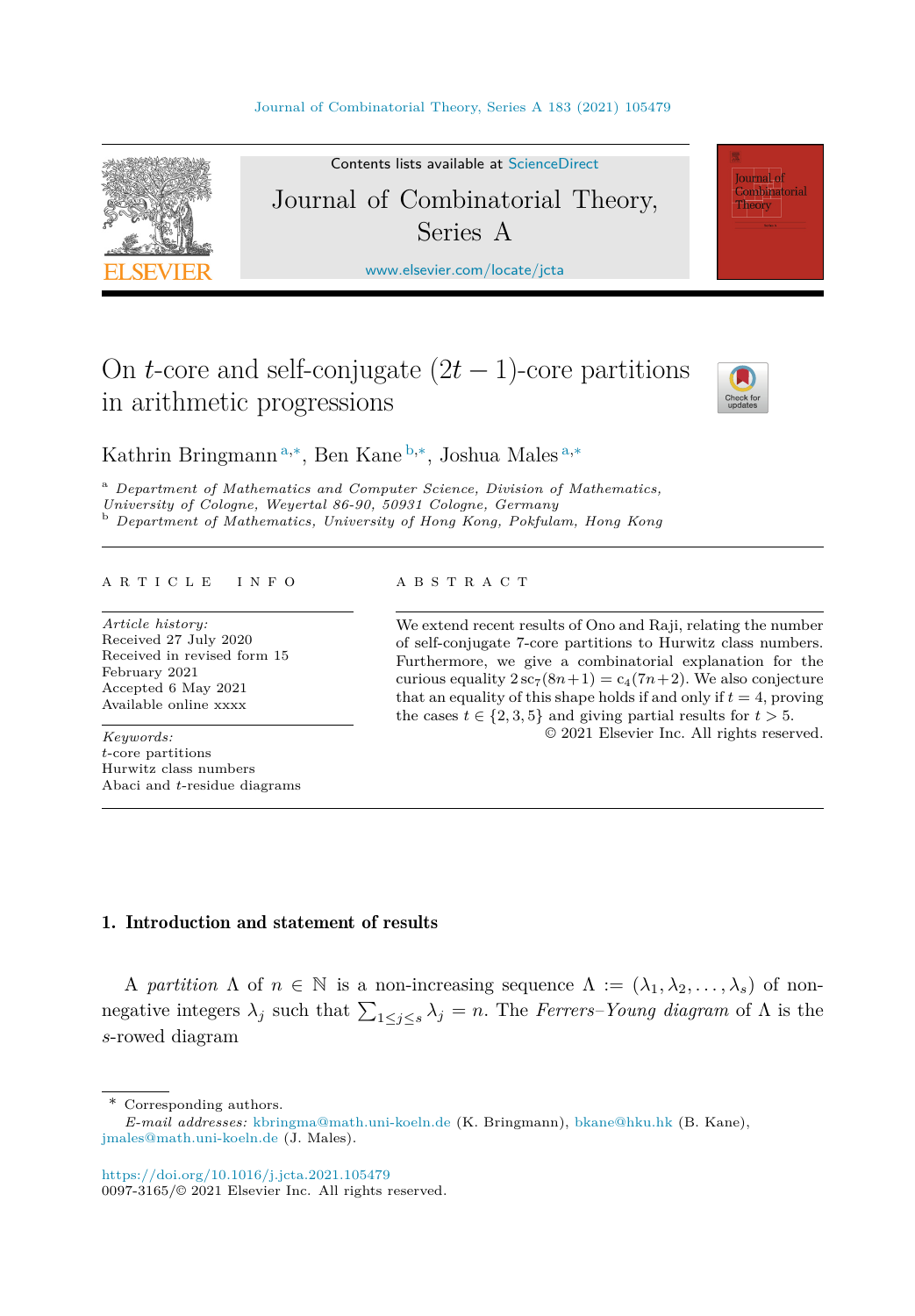

<span id="page-1-0"></span>We label the cells of the Ferrers–Young diagram as if it were a matrix, and let  $\lambda'_k$  denote the number of dots in column *k*. The *hook length* of the cell (*j, k*) in the Ferrers–Young diagram of  $\Lambda$  equals

$$
h(j,k) := \lambda_j + \lambda'_k - k - j + 1.
$$

If no hook length in any cell of a partition Λ is divisible by *t*, then Λ is a *t-core partition*. A partition Λ is said to be *self-conjugate* if it remains the same when rows and columns are switched.

**Example.** The partition  $\Lambda = (3, 2, 1)$  of 6 has the Ferrers–Young diagram



and has hook lengths  $h(1, 1) = 5$ ,  $h(1, 2) = 3$ ,  $h(1, 3) = 1$ ,  $h(2, 1) = 3$ ,  $h(2, 2) = 1$ , and  $h(3,1) = 1$ . Therefore,  $\Lambda$  is a *t*-core partition for all  $t \notin \{1,3,5\}$ . Furthermore, switching rows and columns leaves  $\Lambda$  unaltered, and so  $\Lambda$  is self-conjugate.

The theory of *t*-core partitions is intricately linked to various areas of number theory and beyond. For example, Garvan, Kim, and Stanton [\[6](#page-23-0)] used *t*-core partitions to investigate special cases of the famous Ramanujan congruences for the partition function  $p(n)$ . Furthermore, *t*-core partitions encode the modular representation theory of symmetric groups  $S_n$  and  $A_n$  (see e.g. [[5,8\]](#page-23-0)).

For  $t, n \in \mathbb{N}$  we let  $c_t(n)$  denote the number of *t*-core partitions of *n*, along with  $sc_t(n)$ the number of self-conjugate *t*-core partitions of *n*. In 1997, Ono and Sze [\[13](#page-23-0)] investigated the relation between 4-core partitions and class numbers. Denote by  $H(|D|)$  ( $D > 0$  a discriminant) the *D*-th Hurwitz class number, which counts the number of  $SL_2(\mathbb{Z})$ equivalence classes of integral binary quadratic forms of discriminant *D*, weighted by  $\frac{1}{2}$ times the order of their automorphism group.<sup>1</sup> Then Ono and Sze proved the following theorem.

**Theorem 1.1** *(Theorem 2 of [[13](#page-23-0)]).* If  $8n + 5$  *is square-free, then* 

$$
c_4(n) = \frac{1}{2}H(32n + 20).
$$

<sup>&</sup>lt;sup>1</sup> Some authors write  $H(D)$  instead of  $H(|D|)$ ; in particular this notation was used in [\[12\]](#page-23-0).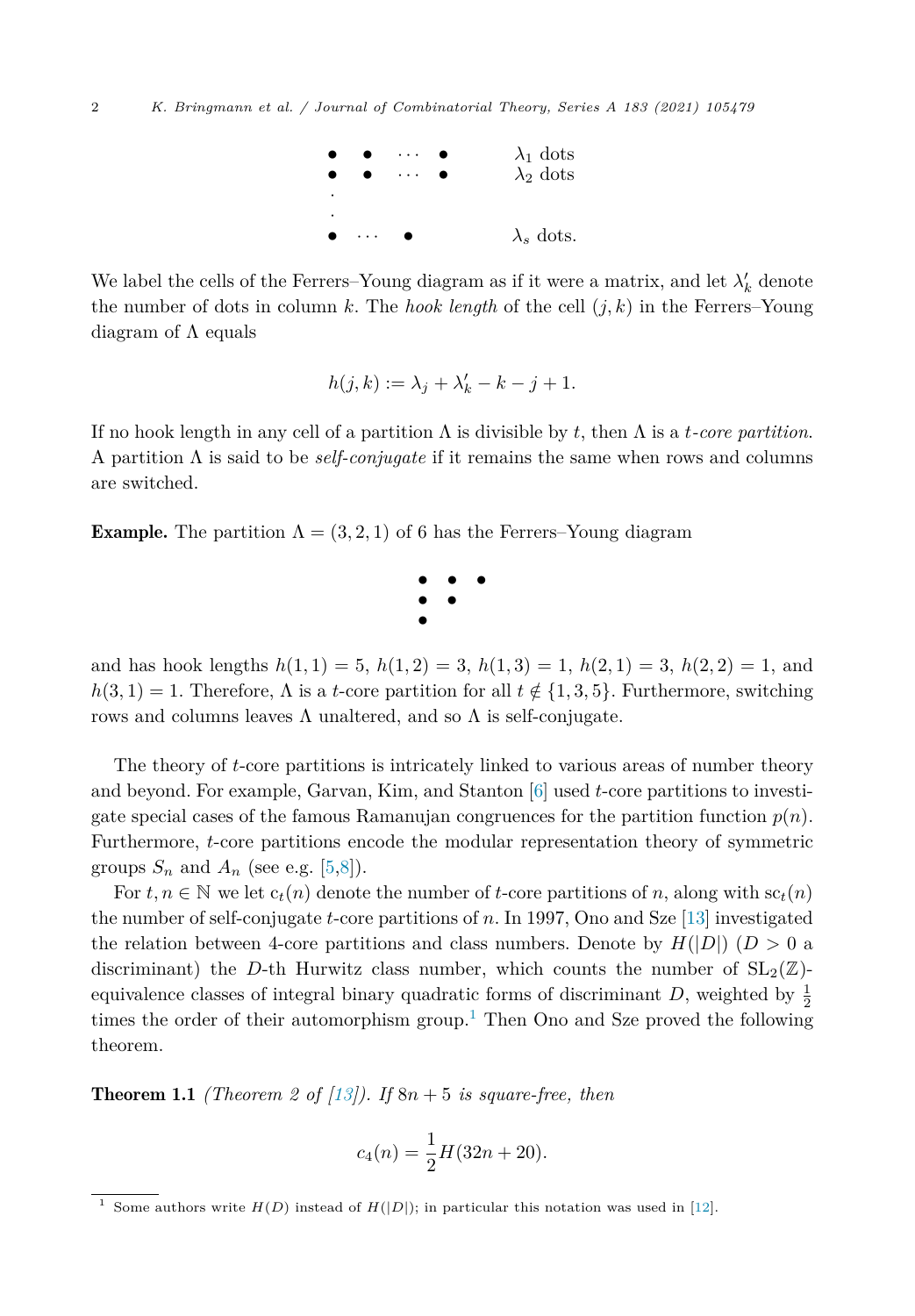<span id="page-2-0"></span>More recently Ono and Raji [\[12\]](#page-23-0) showed similar relations between self-conjugate 7-core partitions and class numbers. To state their result, let

$$
D_n := \begin{cases} 28n + 56 & \text{if } n \equiv 1 \pmod{4}, \\ 7n + 14 & \text{if } n \equiv 3 \pmod{4}. \end{cases}
$$

**Theorem 1.2** *(Theorem 1 of [\[12\]](#page-23-0)).* Let  $n \not\equiv -2 \pmod{7}$  be a positive odd integer. Then

$$
sc_7(n) = \begin{cases} \frac{1}{4}H(D_n) & \text{if } n \equiv 1 \pmod{4}, \\ \frac{1}{2}H(D_n) & \text{if } n \equiv 3 \pmod{8}, \\ 0 & \text{if } n \equiv 7 \pmod{8}. \end{cases}
$$

In particular, by combining Theorems [1.1](#page-1-0) and 1.2 and using elementary congruence conditions, one may easily show that for  $n \not\equiv 4 \pmod{7}$  and  $56n + 21$  square-free,

$$
2\operatorname{sc}_7(8n+1) = \operatorname{c}_4(7n+2). \tag{1.1}
$$

This fact hints at a deeper relationship between  $sc_{2t-1}$  and  $c_t$ , which we investigate. Our main results pertain to the case of  $t = 4$ . We begin by extending recent results of Ono and Raji [\[12](#page-23-0)]. Letting  $sc_7(n)$  denote the number of self-conjugate 7-core partitions of *n* and (:) denote the extended Jacobi Symbol, we may state our first theorem. For this, for  $n \in \mathbb{Q}$  we set  $H(n) := 0$  if  $n \notin \mathbb{Z}$  or  $-n$  is not a discriminant.

**Theorem 1.3.** For every  $n \in \mathbb{N}$ , we have

$$
sc_7(n) = \frac{1}{4} \left( H(28n + 56) - H\left(\frac{4n + 8}{7}\right) - 2H(7n + 14) + 2H\left(\frac{n + 2}{7}\right) \right).
$$

While Theorem 1.3 gives a uniform formula for  $\operatorname{sc}_7(n)$  as a linear combination of Hurwitz class numbers, it is also desirable to obtain a formula in terms of a single class number. For this, let  $\ell \in \mathbb{N}_0$  be chosen maximally such that  $n \equiv -2 \pmod{2^{2\ell}}$  and extend the definition of  $D_n$  to

$$
D_n := \begin{cases} 28n + 56 & \text{if } n \equiv 0, 1 \pmod{4}, \\ 7n + 14 & \text{if } n \equiv 3 \pmod{4}, \\ D_{\frac{n+2}{2^{2\ell}} - 2} & \text{if } n \equiv 2 \pmod{4}, \end{cases}
$$
(1.2)

and

$$
\nu_n := \begin{cases}\n\frac{1}{4} & \text{if } n \equiv 0, 1 \pmod{4}, \\
\frac{1}{2} & \text{if } n \equiv 3 \pmod{8}, \\
\nu_{\frac{n+2}{2^{2\ell}} - 2} & \text{if } n \equiv 2 \pmod{4}, \\
0 & \text{otherwise}.\n\end{cases}
$$
\n(1.3)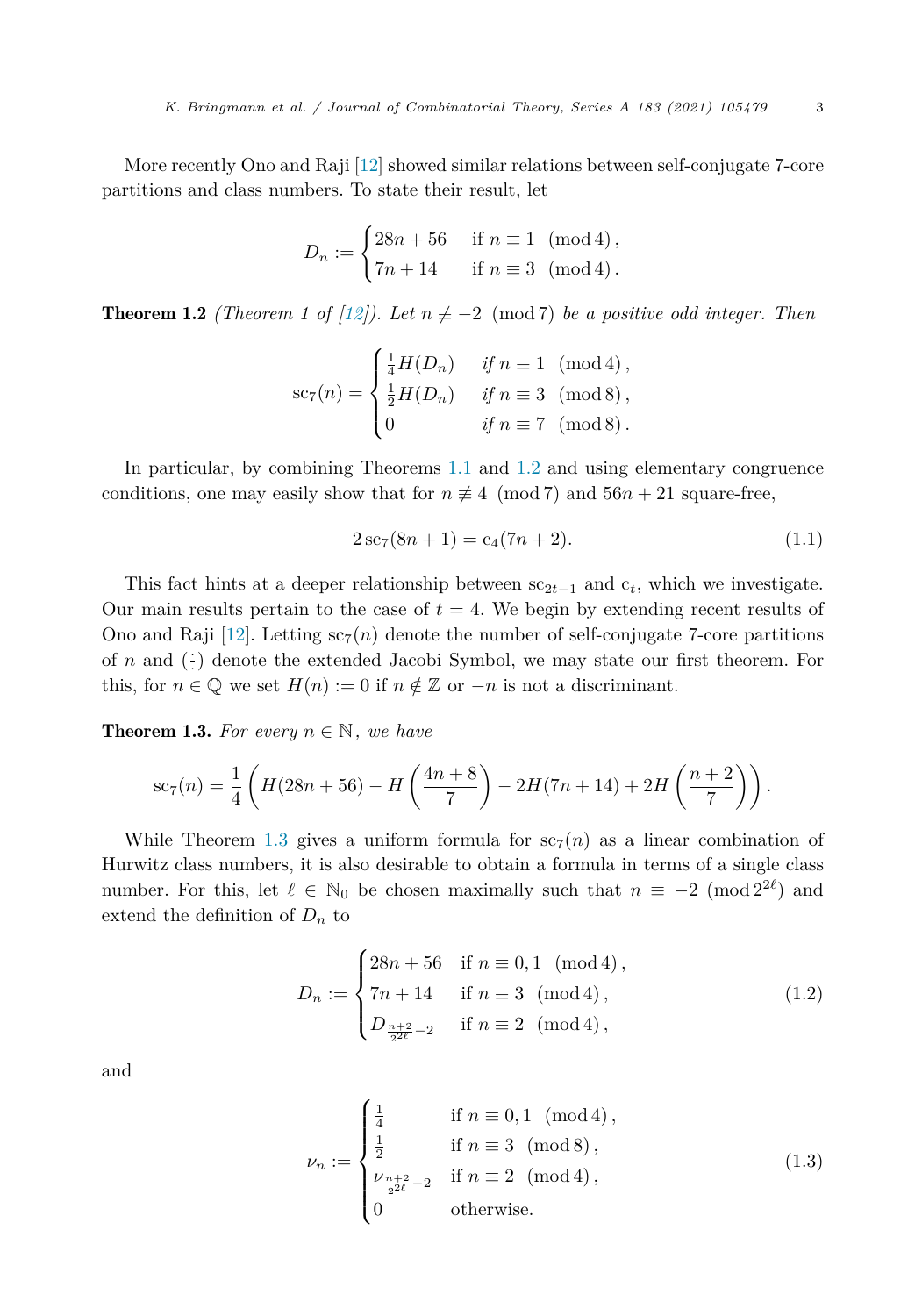<span id="page-3-0"></span>A binary quadratic form  $[a, b, c]$  is called *primitive* if  $gcd(a, b, c) = 1$  and, for a prime  $p, p$ -*primitive* if  $p \nmid \gcd(a, b, c)$ . We let  $H_p(D)$  count the number of *p*-primitive classes of integral binary quadratic forms of discriminant −*D*, with the same weighting as *H*(*D*).

**Corollary 1.4.** For every  $n \in \mathbb{N}$  we have

$$
\mathrm{sc}_{7}(n)=\nu_{n}H_{7}\left(D_{n}\right).
$$

**Remark.** For  $n \not\equiv -2 \pmod{7}$ , one has  $H(D_n) = H_7(D_n)$  and hence the cases  $n \equiv$ 1,3 (mod 4) of Corollary 1.4 with  $n \not\equiv -2 \pmod{7}$  are covered by Theorem [1.2](#page-2-0).

For  $n+2$  squarefree, we may use Dirichlet's class number formula to obtain another representation for sc<sub>7</sub>(*n*); Ono and Raji [[12,](#page-23-0) Corollary 2] covered the case that  $n \neq$ −2 (mod 7) is odd.

**Corollary 1.5.** *If*  $n \in \mathbb{N}$  *is an integer for which*  $n+2$  *is squarefree, then* 

$$
sc_7(n) = -\frac{\nu_n}{D_n} \begin{cases} \sum_{m=1}^{D_n - 1} \left( \frac{-D_n}{m} \right) m & \text{if } n \not\equiv -2 \pmod{7}, \\ 7^2 \left( 7 + \left( \frac{\frac{D_n}{7}}{7} \right) \right) \sum_{m=1}^{\frac{D_n}{7^2} - 1} \left( \frac{-\frac{D_n}{7}}{m} \right) m & \text{if } n \equiv -2 \pmod{7}. \end{cases}
$$

The following corollary relates  $sc_7(m)$  with  $m+2$  not necessarily squarefree to  $sc_7(n)$ with  $n + 2$  squarefree, for which Corollary 1.5 applies. The cases  $\ell = r = 0$  with  $n \neq$ −2 (mod 7) odd were proven in [\[12](#page-23-0), Corollary 3]. For this *μ* denotes the Möbius function and  $\sigma(n) := \sum_{d|n} d$ .

**Corollary 1.6.** *If*  $n \in \mathbb{N}$  *satisfies*  $n+2$  *squarefree,*  $\ell, r \in \mathbb{N}_0$ *, and*  $f \in \mathbb{N}$  *with*  $gcd(f, 14) =$ 1*, then*

$$
\sec_7\left((n+2)2^{2\ell}f^{2}7^{2r}-2\right)=7^r\sec_7(n)\sum_{d\mid f}\mu(d)\left(\frac{-D_n}{d}\right)\sigma\left(\frac{f}{d}\right).
$$

We also provide a combinatorial explanation for Corollary 1.4. To do so, we first extend techniques of Ono and Sze [[13\]](#page-23-0) and explicitly describe the possible abaci (defined in Section [4\)](#page-12-0) of self-conjugate 7-core partitions. Then, in  $(4.1)$  $(4.1)$  below we construct an explicit map  $\phi$  sending self-conjugate 7-core partitions to binary quadratic forms, via abaci and extended *t*-residue diagrams (defined in Section [4\)](#page-12-0).

In order to describe the image of this map, for a prime  $p$  and a discriminant  $D =$  $\Delta f^2$  with  $\Delta$  fundamental, we call a binary quadratic form of discriminant *D p-totally imprimitive* if the power of *p* dividing  $gcd(a, b, c)$  equals the power of *p* dividing *f* (i.e., if the power of p dividing  $gcd(a, b, c)$  is maximal). Furthermore, recall that two binary quadratic forms of discriminant *D* are said to be in the same *genus* if they represent the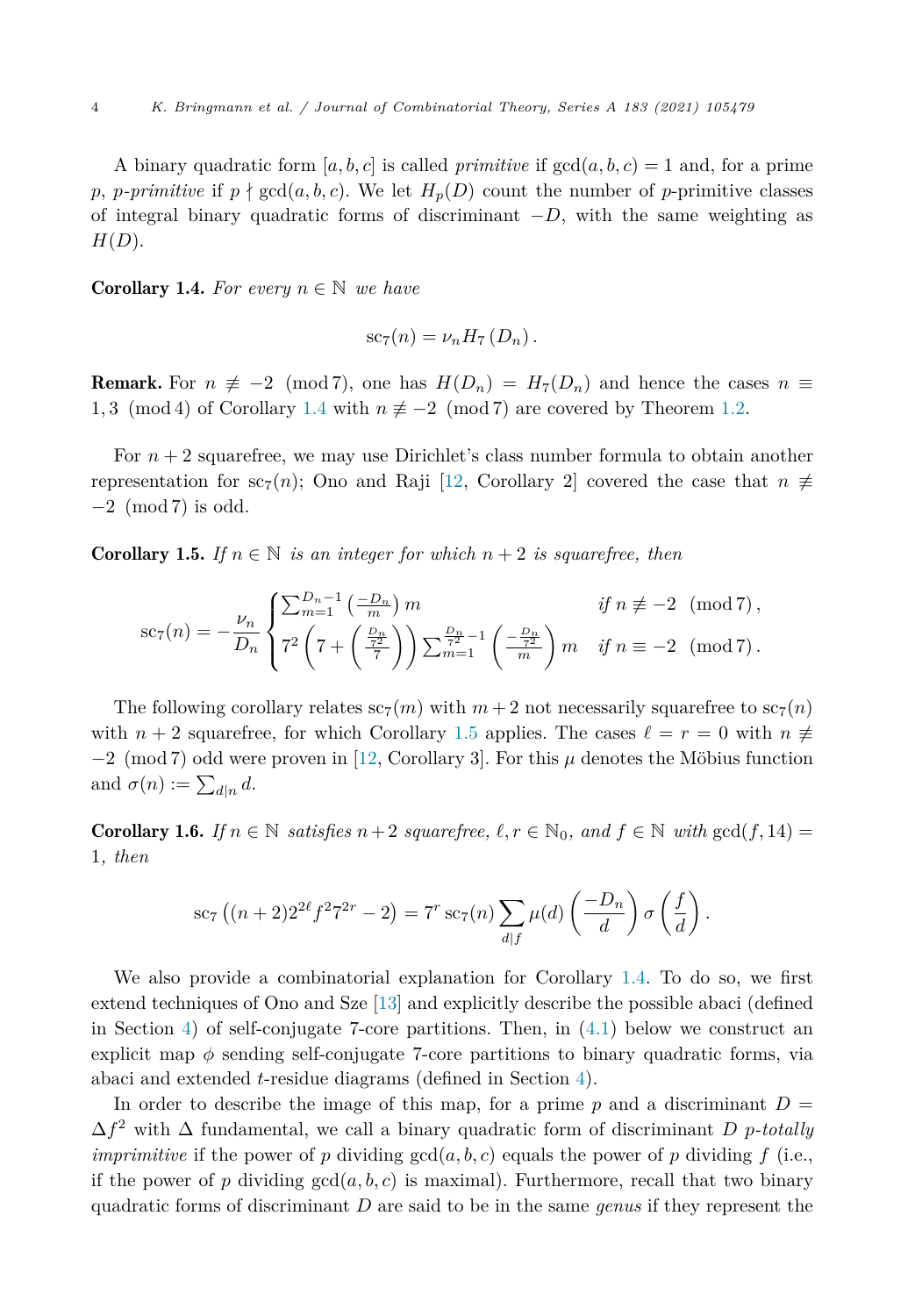<span id="page-4-0"></span>same values in  $(\mathbb{Z}/D\mathbb{Z})^*$ . The *principal binary quadratic form* of discriminant *D*, which acts as the identity under Gauss's composition laws, is defined by  $u^2 + Dv^2$  if  $D \equiv$ 0 (mod 4) and  $u^2 + uv + \frac{D-1}{4}v^2$  if  $D \equiv 1 \pmod{4}$ . We call the genus containing the principal binary quadratic form of discriminant *D* the *principal genus*. The image of *φ* is then described in the following theorem.

**Theorem 1.7.** For every  $n \in \mathbb{N}$ , the *image* of  $\phi$  *is a unique non-principal genus of* 7*primitive and* 2*-totally imprimitive binary quadratic forms with discriminant* −28*n*−56*. Moreover, suppose that*  $\ell$  *is chosen maximally such that*  $n \equiv -2 \pmod{2^{2\ell}}$  *and*  $\frac{7n+14}{2^{2\ell}}$ *has r distinct prime divisors. Then every equivalence class in this genus is the image of νn*2*<sup>r</sup> many self-conjugate* 7*-cores of n.*

Note that Theorem 1.7 along with [\[13](#page-23-0), Theorem 6] provides a combinatorial explana-tion for ([1.1\)](#page-2-0). The cases  $t \in \{2,3\}$  are simple to describe, and immediately imply that relationships similar to ([1.1\)](#page-2-0) along arithmetic progressions do not exist for  $t \in \{2,3\}$ , which we see in Section [5.1](#page-19-0). We prove a similar result for  $t = 5$  in Proposition [5.3](#page-20-0). Based on these results we offer the following conjecture, along with partial results on possible values of *t* (mod 6) along with the possible shapes of arithmetic progressions in Section [5.3](#page-21-0).

**Conjecture 1.8.** The only occurrence of arithmetic progressions for which  $c_t$  and  $sc_{2t-1}$ *agree up to integer multiples non-trivially (even asymptotically) is when t* = 4*.*

The paper is organised as follows. In Section [2,](#page-5-0) we provide proofs for Theorem [1.3](#page-2-0) and Corollary [1.5,](#page-3-0) Corollaries [1.4](#page-3-0) and [1.6](#page-3-0) are shown in Section [3](#page-8-0). Section [4](#page-12-0) is dedicated to providing a combinatorial explanation of Theorem [1.2](#page-2-0) and its generalization in Corol-lary [1.4](#page-3-0). In Section [5](#page-19-0) we prove Conjecture 1.8 in the cases  $t \in \{2,3,5\}$  and provides partial results for larger *t*.

#### Acknowledgments

The research of the first author is supported by the Alfried Krupp Prize for Young University Teachers of the Krupp Foundation and has received funding from the European Research Council (ERC) under the European Union's Horizon 2020 research and innovation programme (grant agreement No. 101001179). The research of the second author was supported by grants from the Research Grants Council of the Hong Kong SAR, China (project numbers HKU 17301317 and 17303618). The authors thank Ken Ono for insightful discussions pertaining to this paper, and for hosting the third author at the University of Virginia during which this research was partially completed. The authors also thank Andreas Mono for useful comments on an earlier draft. The authors also thank the referees for helpful comments.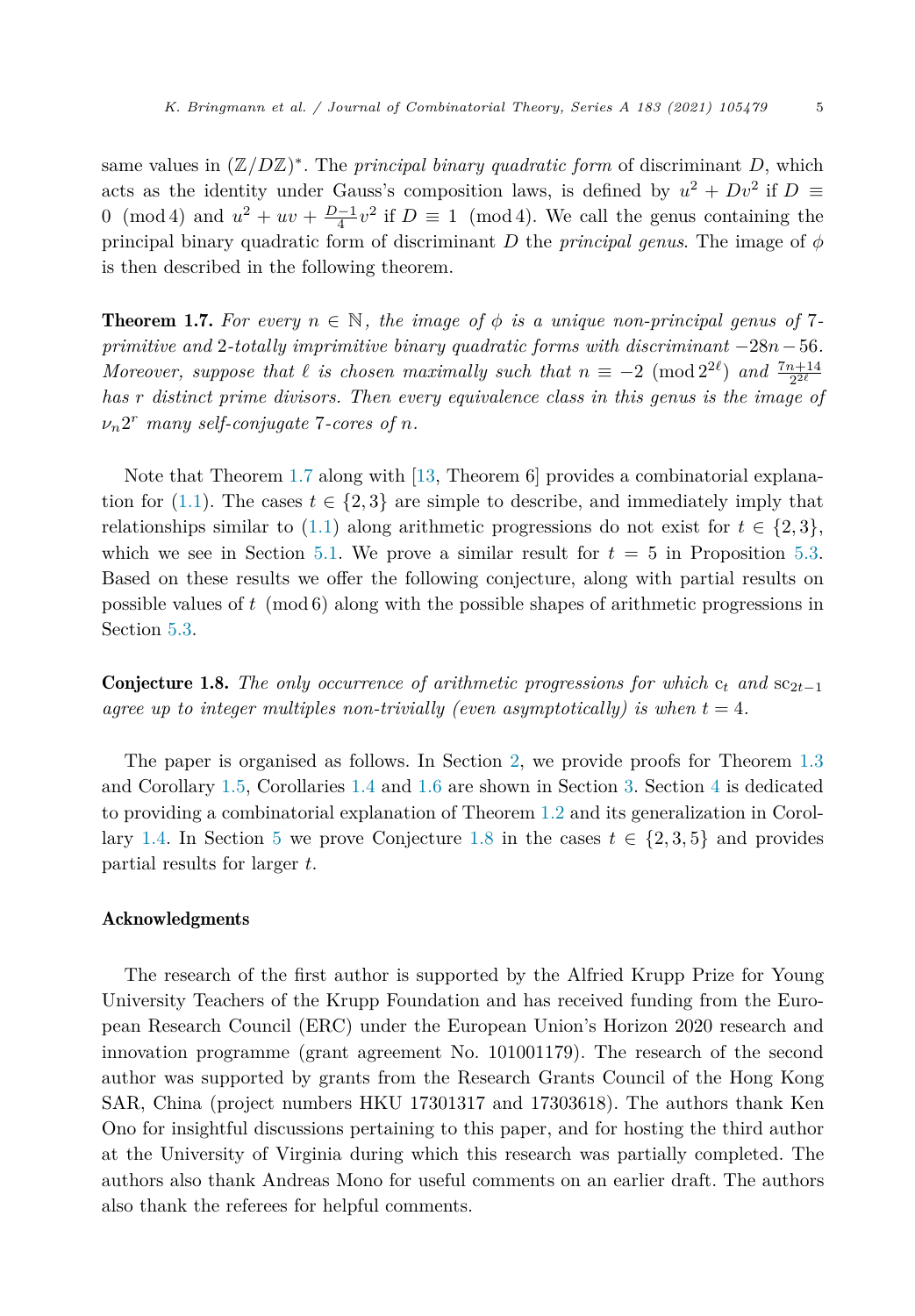#### <span id="page-5-0"></span>2. Proofs of Theorem [1.3](#page-2-0) and Corollary [1.5](#page-3-0)

Our investigation for the case  $t = 4$  begins by packaging the number of self-conjugate 7-cores into a generating function and using the fact that it is a modular form to relate  $\operatorname{sc}_7(n)$  to class numbers. We thus define

$$
S(\tau) := \sum_{n \geq 0} \operatorname{sc}_{7}(n) q^{n+2}.
$$

As stated on [[12,](#page-23-0) page 4], *S* is a modular form of weight  $\frac{3}{2}$  on  $\Gamma_0(28)$  with character  $(\frac{28}{4})$ .

#### *2.1. Proof of Theorem [1.3](#page-2-0)*

To prove Theorem [1.3,](#page-2-0) we let

$$
\mathcal{H}_{\ell_1,\ell_2}(\tau) := \mathcal{H} \big| (U_{\ell_1,\ell_2} - \ell_2 U_{\ell_1} V_{\ell_2})(\tau).
$$

Here for  $f(\tau) := \sum_{n \in \mathbb{Z}} c_f(n) q^n$ 

$$
f|U_d(\tau) := \sum_{n \in \mathbb{Z}} c_f(dn)q^n, \qquad f|V_d(\tau) := \sum_{n \in \mathbb{Z}} c_f(n)q^{dn},
$$

and

$$
\mathcal{H}(\tau) := \sum_{\substack{D \geq 0 \\ D \equiv 0,3 \pmod{4}}} H(D)q^D.
$$

**Proof of Theorem [1.3.](#page-2-0)** Shifting  $n \mapsto n-2$  in Theorem [1.3](#page-2-0) and taking the generating function of both sides, the claim of the theorem is equivalent to

$$
S = \frac{1}{4} \mathcal{H}_{1,2} | \left( U_{14} - U_2 | V_7 \right). \tag{2.1}
$$

By  $[3,$  $[3,$  Lemma 2.3 and Lemma 2.6, both sides of  $(2.1)$  are modular forms of weight  $\frac{3}{2}$  on  $\Gamma_0(56)$  with character  $(\frac{28}{1})$ . By the valence formula, it thus suffices to check  $(2.1)$ for the first 12 coefficients; this has been done by computer, yielding  $(2.1)$  and hence Theorem [1.3.](#page-2-0)  $\Box$ 

#### *2.2. Rewriting* sc7(*n*) *in terms of representation numbers*

The next lemma rewrites  $sc_7(n)$  in terms of the representation numbers ( $m \in \mathbb{N}_0$ )

$$
r_3(m) := \#\left\{ \boldsymbol{x} \in \mathbb{Z}^3 : x_1^2 + x_2^2 + x_3^2 = m \right\}.
$$

For  $m \in \mathbb{Q} \setminus \mathbb{N}_0$ , we furthermore set  $r_3(m) := 0$  for ease of notation.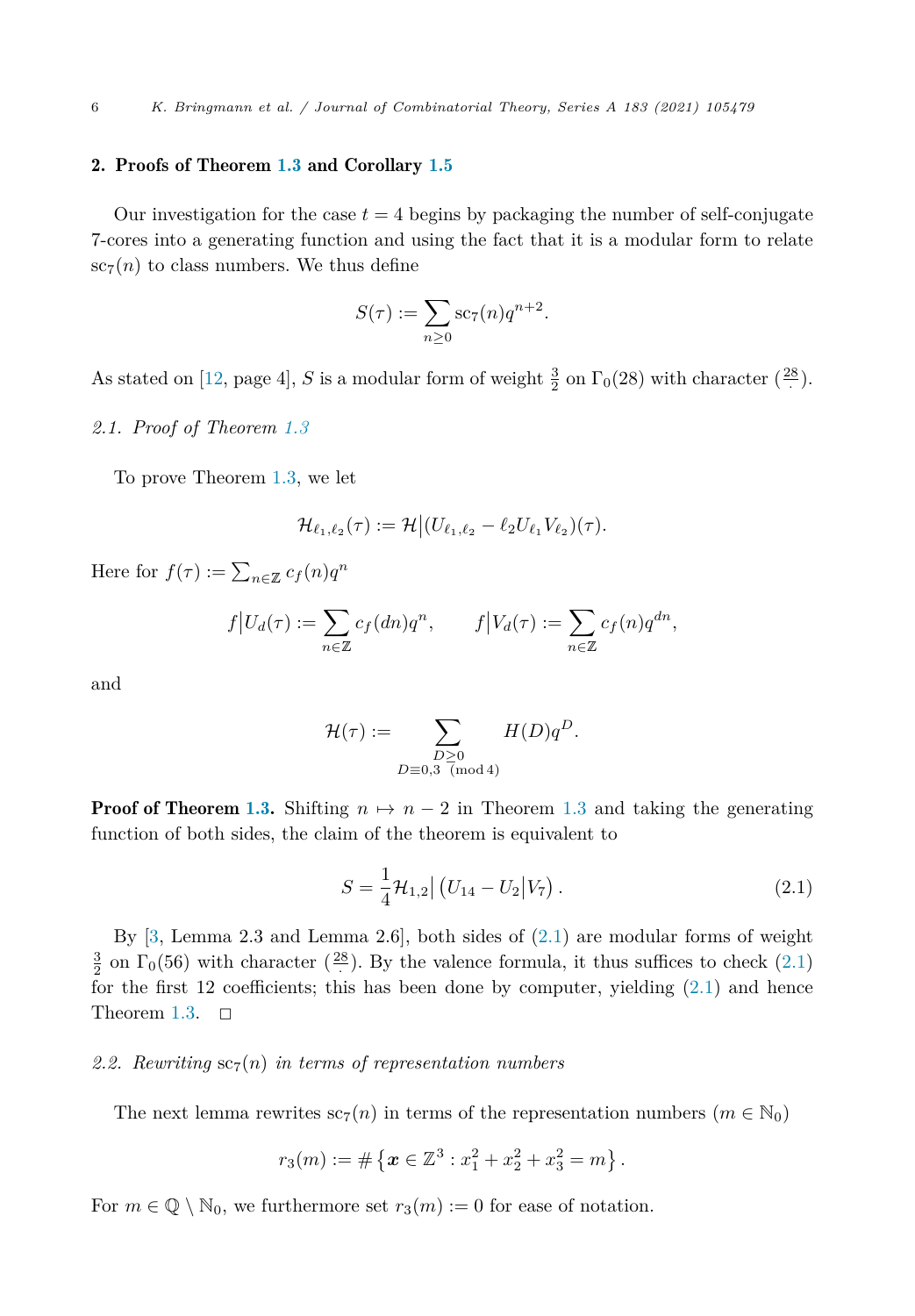## <span id="page-6-0"></span>Lemma 2.1.

(1) *For*  $n \in \mathbb{N}$ *, we have* 

$$
sc_7(n) = \frac{1}{48} \left( r_3(7n + 14) - r_3\left(\frac{n+2}{7}\right) \right).
$$

(2) *If*  $n \equiv -2 \pmod{7}$ *, then we have* 

$$
sc_7(n) = \frac{1}{48} \left( \left( 7 + \left( \frac{\frac{D_n}{7^2}}{7} \right) \right) r_3 \left( \frac{n+2}{7} \right) - 7r_3 \left( \frac{n+2}{7^3} \right) \right).
$$

**Proof.** (1) By the proof of  $[3, \text{Lemma } 4.1]$  $[3, \text{Lemma } 4.1]$  $[3, \text{Lemma } 4.1]$  we have

$$
\Theta^{3}(\tau) = \sum_{n \geq 0} r_{3}(n)q^{n} = 12\mathcal{H}_{1,2} | U_{2}(\tau),
$$

where  $\Theta(\tau) := \sum_{n \in \mathbb{Z}} q^n$  is the usual theta function. Plugging this into ([2.1\)](#page-5-0), the claim follows after picking off the Fourier coefficients and shifting  $n \mapsto n+2$ . (2) Recall that for  $f(\tau) = \sum_{n \in \mathbb{Z}} c_f(n) q^n$  a modular form of weight  $\lambda + \frac{1}{2} \in \mathbb{Z} + \frac{1}{2}$ , the

*p*<sup>2</sup>*-th Hecke operator* is defined as

$$
f|T_{p^2}(\tau) = \sum_{n\geqslant 0} \left( c_f \left( p^2 n \right) + \left( \frac{(-1)^{\lambda} n}{p} \right) p^{\lambda - 1} c_f(n) + p^{2\lambda - 1} c_f \left( \frac{n}{p^2} \right) \right) q^n.
$$

It is well-known that

$$
\Theta^3 | T_{p^2} = (p+1)\Theta^3.
$$
 (2.2)

Rearranging (2.2) and comparing coefficients we obtain, by (2.2), for  $m := n + 2 \equiv$ 0 (mod 7),

$$
r_3(7m) = 8r_3\left(\frac{m}{7}\right) - \left(\frac{-\frac{m}{7}}{7}\right)r_3\left(\frac{m}{7}\right) - 7r_3\left(\frac{m}{7^3}\right).
$$

The claim follows by (1).  $\Box$ 

# *2.3. Formulas in terms of single class numbers*

We next turn to formulas for  $\operatorname{sc}_7(n)$  in terms of a single class number.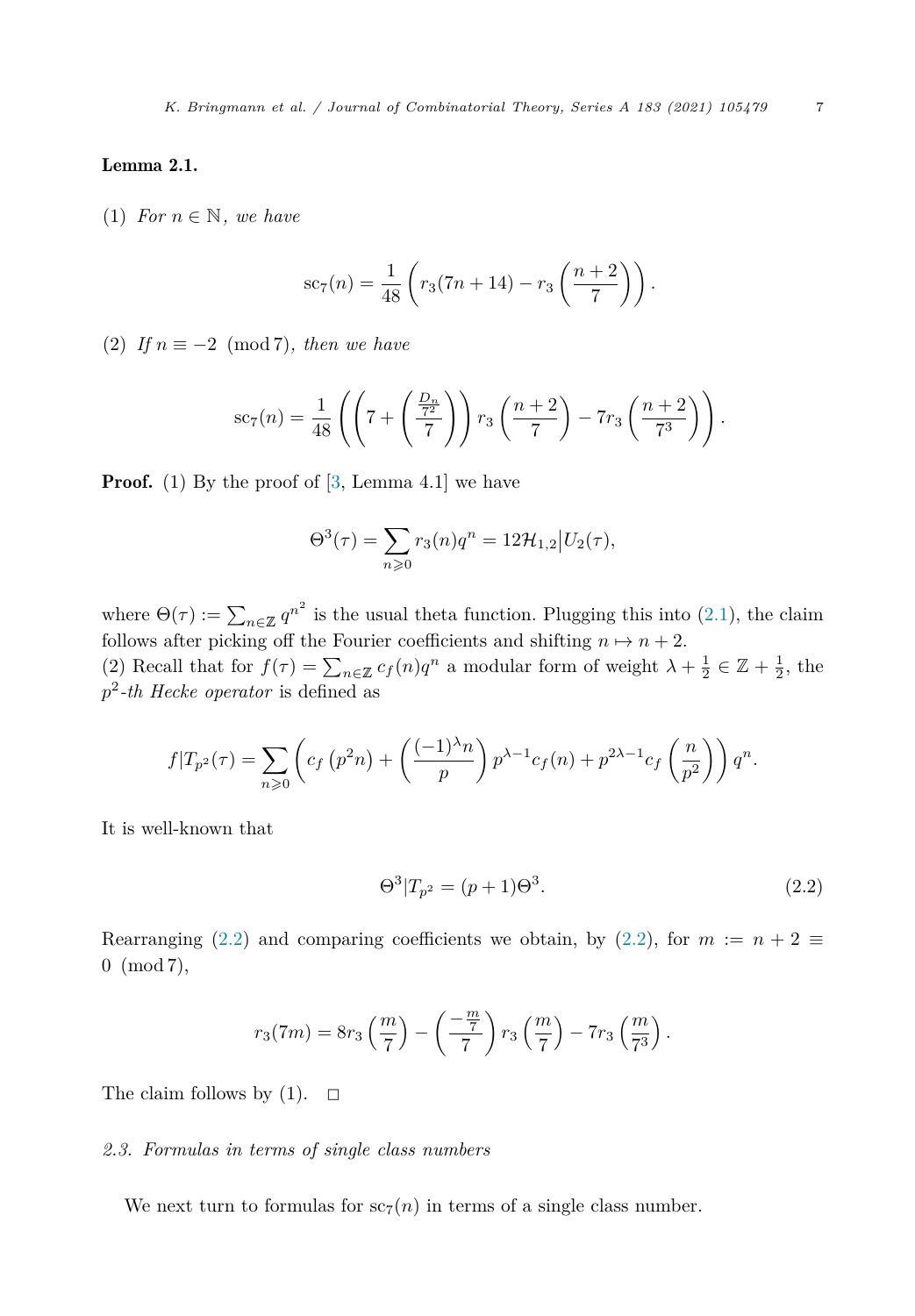### <span id="page-7-0"></span>Corollary 2.2.

(1) *For*  $n \not\equiv -2 \pmod{7}$  *and*  $n \not\equiv 2 \pmod{4}$ *, we have* 

$$
sc_7(n) = \nu_n H(D_n).
$$

(2) *For*  $n \equiv -2 \pmod{7}$ ,  $n \not\equiv -2 \pmod{7^3}$ , and  $n \not\equiv 2 \pmod{4}$ , we have

$$
sc_7(n) = \left(7 + \left(\frac{\frac{D_n}{7^2}}{7}\right)\right)\nu_n H\left(\frac{D_n}{7^2}\right).
$$

(3) *If*  $n \equiv 2 \pmod{4}$ *, then* 

$$
sc_7(n) = sc_7\left(\frac{n+2}{4} - 2\right).
$$

(4) *If*  $n \equiv -2 \pmod{7^2}$ , *then* 

$$
sc_7(n) = 7 sc_7\left(\frac{n+2}{7^2} - 2\right).
$$

**Remark.** For  $n \neq 2 \pmod{4}$ , we have  $7(n+2) | D_n$ , so  $n \equiv -2 \pmod{7}$  implies that  $7^2 | D_n$ , and hence Corollary 2.2 (2) is meaningful.

**Proof of Corollary 2.2.** (1) Since  $n \neq -2 \pmod{7}$ , the final term in Lemma [2.1](#page-6-0) (1) vanishes, giving

$$
sc_7(n) = \frac{1}{48}r_3(7n + 14).
$$

The claim then follows immediately by plugging in the well-known formula of Gauss (see e.g. [[11,](#page-23-0) Theorem 8.5])

$$
r_3(n) = \begin{cases} 12H(4n) & \text{if } n \equiv 1, 2 \pmod{4}, \\ 24H(n) & \text{if } n \equiv 3 \pmod{8}, \\ r_3\left(\frac{n}{4}\right) & \text{if } 4 \mid n, \\ 0 & \text{otherwise.} \end{cases}
$$
 (2.3)

(2) Since  $7^3 \nmid (n+2)$ , the final term in Lemma [2.1](#page-6-0) (2) vanishes, giving

$$
sc_7(n) = \frac{1}{48} \left( 7 + \left( \frac{\frac{D_n}{7^2}}{7} \right) \right) r_3 \left( \frac{n+2}{7} \right).
$$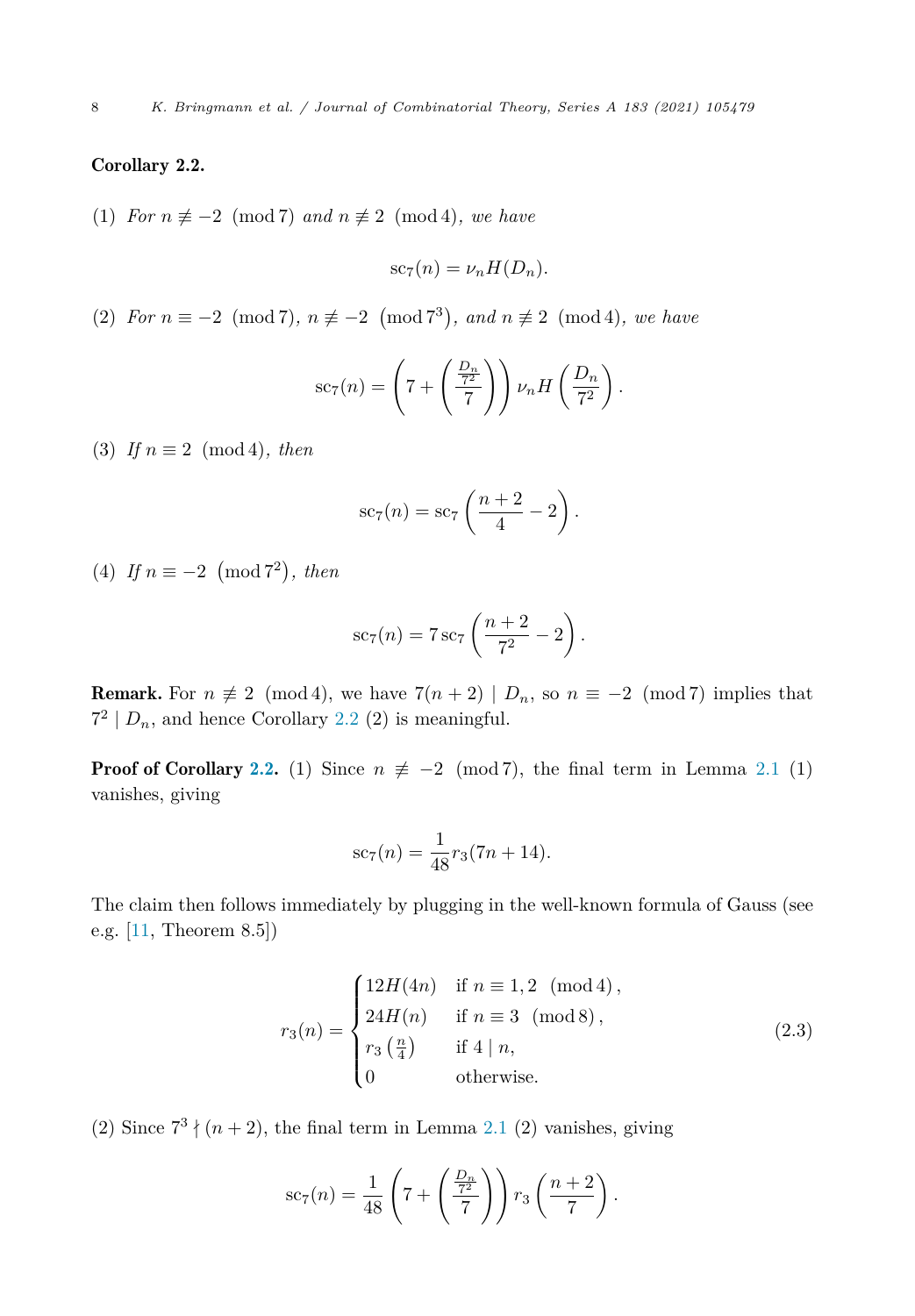<span id="page-8-0"></span>The claim then immediately follows by plugging in  $(2.3)$ .

(3) Since  $n \equiv 2 \pmod{4}$ , we have  $4 \mid (n+2)$ , and hence ([2.3\)](#page-7-0) and Lemma [2.1](#page-6-0) (1) imply the claim.

(4) Since  $n \equiv -2 \pmod{7^2}$ ,  $7^3 | D_n$ , so  $7 | \frac{D_n}{7^2}$ . Hence Lemma [2.1](#page-6-0) (1), (2) imply the claim.  $\square$ 

# *2.4. Proof of Corollary [1.5](#page-3-0)*

We next consider the special case that  $n + 2$  is squarefree and use Dirichlet's class number formula to obtain another formula for  $\operatorname{sc}_7(n)$ .

**Proof of Corollary [1.5](#page-3-0).** Note that since  $n + 2$  is squarefree, either  $-D_n$  is fundamental (for  $n \not\equiv -2 \pmod{7}$ ) or  $-\frac{D_n}{7^2}$  is fundamental (for  $n \equiv -2 \pmod{7}$ ). Dirichlet's class number formula (see e.g. [[14,](#page-23-0) Satz 3]) states that

$$
H(|D|) = -\frac{1}{|D|} \sum_{m=1}^{|D|-1} \left(\frac{D}{m}\right) m.
$$
 (2.4)

By Corollary [2.2](#page-7-0) (1), (2) (the conditions given there are satisfied because  $n+2$  is squarefree and thus neither  $n \equiv 2 \pmod{4}$  nor  $n \equiv -2 \pmod{7^3}$ , we have

$$
sc_7(n) = \nu_n \left\{ \begin{aligned} H(D_n) & \text{if } n \not\equiv -2 \pmod{7}, \\ \left(7 + \left(\frac{D_n}{7}\right)\right) H\left(\frac{D_n}{7^2}\right) & \text{if } n \equiv -2 \pmod{7}. \end{aligned} \right. \tag{2.5}
$$

Since  $-D_n$  is fundamental in the first case and  $-\frac{D_n}{7^2}$  is fundamental in the second case, we may plug in (2.4) with  $D = -D_n$  in the first case and  $D = -\frac{D_n}{7^2}$  in the second case.

Thus for  $n \not\equiv -2 \pmod{7}$  we plug

$$
H(D_n) = -\frac{1}{D_n} \sum_{m=1}^{D_n - 1} \left( \frac{-D_n}{m} \right) m
$$

into (2.5), while for  $n \equiv -2 \pmod{7}$  we plug in

$$
H\left(\frac{D_n}{7^2}\right) = -\frac{7^2}{D_n} \sum_{m=1}^{\frac{D_n}{7^2}-1} \left(\frac{-\frac{D_n}{7^2}}{m}\right) m.
$$

This yields the claim.  $\Box$ 

# 3. Proofs of Corollaries [1.4](#page-3-0) and [1.6](#page-3-0)

This section relates  $\operatorname{sc}_7(m)$  and  $\operatorname{sc}_7(n)$  if  $\frac{m+2}{n+2}$  is a square.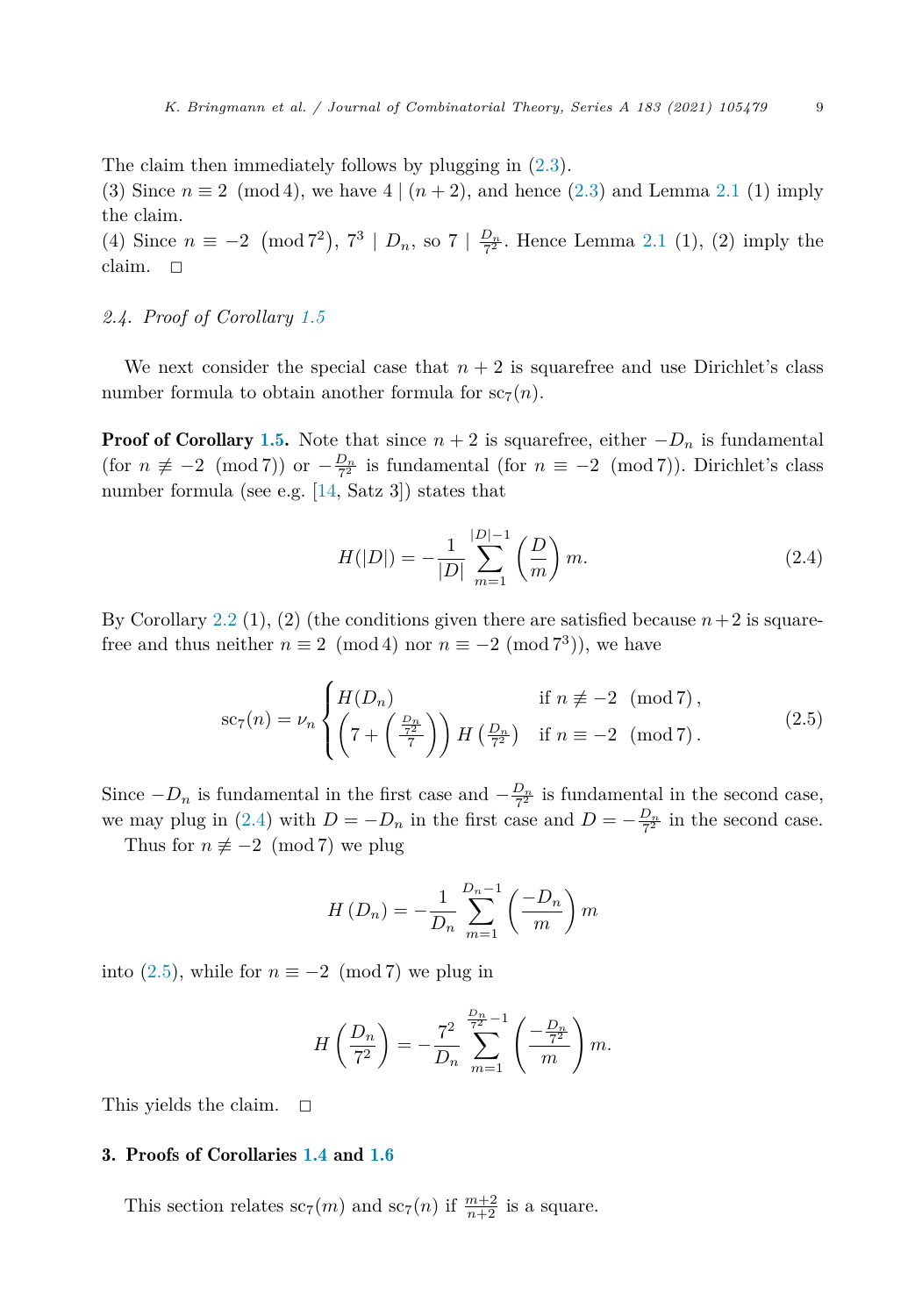# <span id="page-9-0"></span>3.1. *A recursion for*  $\operatorname{sc}_7(n)$

In this subsection, we consider the case  $\frac{m+2}{n+2} = 2^{2j}7^{2\ell}$ .

**Lemma 3.1.** *Let*  $\ell \in \mathbb{N}_0$  *and*  $n \in \mathbb{N}$ *.* 

(1) *We have*

$$
sc_7((n+2)2^{2\ell}-2) = sc_7(n).
$$

(2) *We have*

$$
sc_7((n+2)7^{2\ell}-2) = 7^{\ell} sc_7(n).
$$

**Proof.** (1) Corollary [2.2](#page-7-0) (3) gives inductively that for  $0 \leq j \leq \ell$  we have

$$
sc_7\left((n+2)2^{2\ell}-2\right)=sc_7\left((n+2)2^{2(\ell-j)}-2\right).
$$

In particular,  $j = \ell$  yields the claim.

(2) The claim is trivial if  $\ell = 0$ . For  $\ell \geq 1$ , Corollary [2.2](#page-7-0) (4) inductively yields that for  $0 \leq j \leq \ell$ 

$$
sc_7\left((n+2)7^{2\ell}-2\right) = 7^j sc_7\left((n+2)7^{2(\ell-j)}-2\right).
$$

The case  $j = \ell$  is precisely the claim.  $\Box$ 

# *3.2. Proof of Corollary [1.6](#page-3-0)*

We are now ready to prove Corollary [1.6](#page-3-0).

**Proof of Corollary [1.6.](#page-3-0)** We first use Lemma  $3.1$  (1), (2) to obtain that

$$
sc_7\left((n+2)2^{2\ell}f^27^{2r}-2\right) = 7^r sc_7\left((n+2)f^2-2\right). \tag{3.1}
$$

We split into the case  $n \neq -2 \pmod{7}$  (in which case  $-D_n$  is fundamental) and  $n \equiv -2 \pmod{7}$  (in which case  $-\frac{D_n}{7^2}$  is fundamental).

First suppose that  $n \neq -2 \pmod{7}$ . We use Corollary [2.2](#page-7-0) (1) to obtain

$$
sc_7 ((n + 2)f^{2} - 2) = \nu_n H (D_n f^{2})
$$

We then plug in [\[4,](#page-23-0) p. 273]  $(-D \text{ a fundamental discriminant})$ 

$$
H(Df^{2}) = H(D) \sum_{1 \le d \mid f} \mu(d) \left(\frac{-D}{d}\right) \sigma\left(\frac{f}{d}\right). \tag{3.2}
$$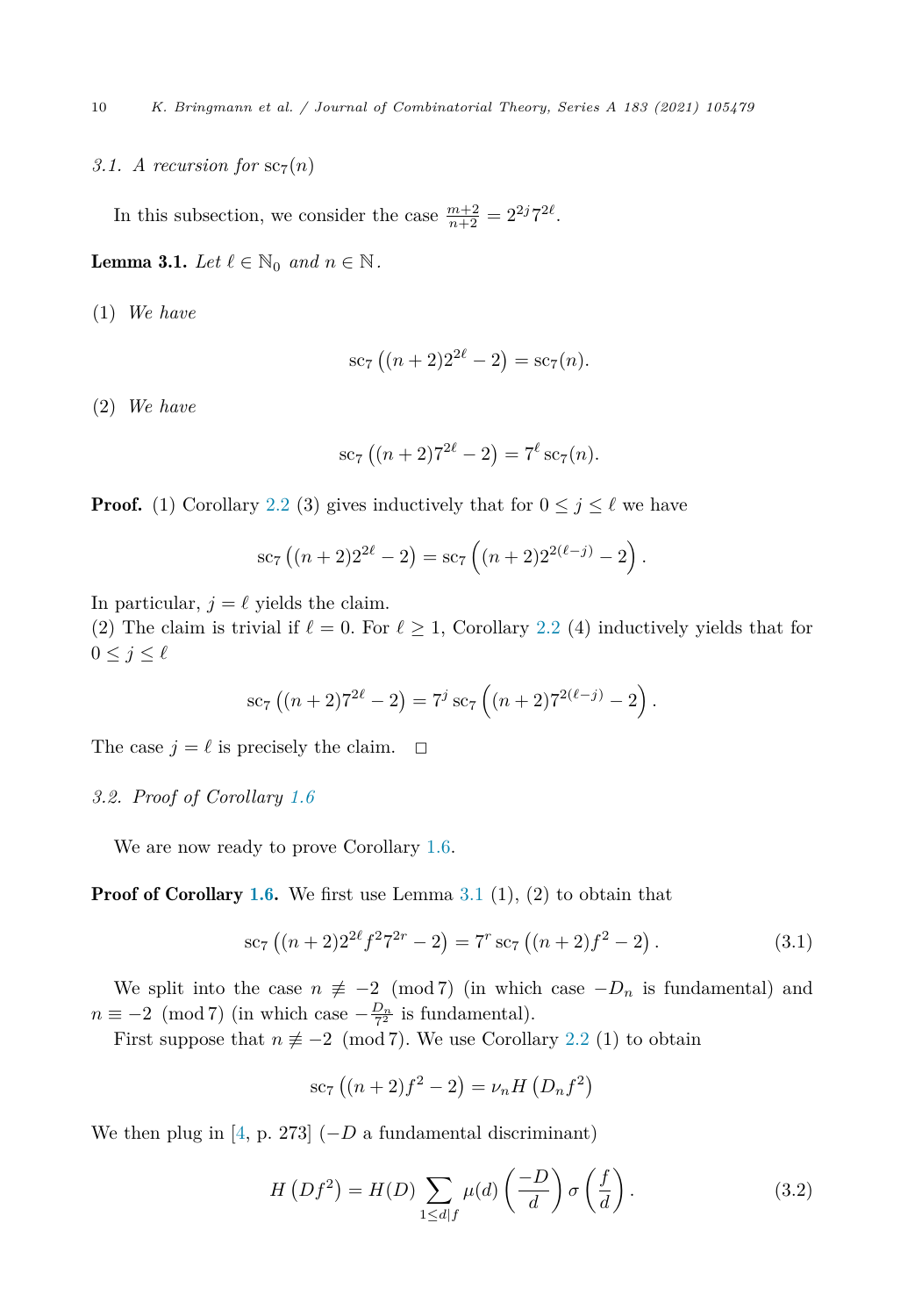<span id="page-10-0"></span>Hence by Corollary [2.2](#page-7-0) (1)

$$
\sec_7\left((n+2)f^2-2\right)=\sec_7(n)\sum_{1\leq d|f}\mu(d)\left(\frac{-D_n}{d}\right)\sigma\left(\frac{f}{d}\right),\,
$$

and plugging back into ([3.1\)](#page-9-0) yields the corollary in that case.

We next suppose that  $n \equiv -2 \pmod{7}$ . First note that since  $7 \nmid f$  and  $n + 2$  is squarefree,  $(n+2)f^2 - 2 \not\equiv -2 \pmod{7^3}$  and  $n \not\equiv 2 \pmod{4}$ . We plug in Corollary [2.2](#page-7-0) (2), use [\(3.2](#page-9-0)) (recall that  $-\frac{D_n}{7^2}$  is fundamental), and note that  $\left(\frac{\frac{D_n f^2}{7^2}}{7}\right)$  $\Bigg) = \Bigg( \frac{\frac{D_n}{7^2}}{7}$  $\Big)$  to obtain that

$$
\sec_7\left((n+2)f^2-2\right) = \left(7+\left(\frac{\frac{D_n}{7^2}}{7}\right)\right)\nu_n H\left(\frac{D_n}{7^2}\right) \sum_{1\leq d|f} \mu(d) \left(\frac{-\frac{D_n}{7^2}}{d}\right) \sigma\left(\frac{f}{d}\right).
$$

We then use Corollary  $2.2$  (2) again and plug back into  $(3.1)$  $(3.1)$  to conclude that

$$
\sec_7\left((n+2)2^{2\ell}f^27^{2r}-2\right)=7^r\sec_7(n)\sum_{1\leq d\mid f}\mu(d)\left(\frac{-\frac{D_n}{7^2}}{d}\right)\sigma\left(\frac{f}{d}\right)
$$

*.*

Since  $7 \nmid f$ , we have  $\left( \frac{-\frac{D_n}{7^2}}{d} \right)$  $\left( \frac{-D_n}{d} \right)$  for  $d \mid f$ . Therefore the corollary follows.  $\Box$  $\Box$ 

# *3.3. Proof of Corollary [1.4](#page-3-0)*

We next rewrite Corollary [2.2](#page-7-0) (2) in order to uniformly package Corollary 2.2 (1), (2), and (3). We first require a lemma relating the 7-primitive class numbers  $H_7$  and the Hurwitz class numbers.

Lemma 3.2. *For a discriminant* −*D, we have*

$$
H_7(D) = H(D) - H\left(\frac{D}{7^2}\right).
$$

**Proof.** A simple manipulation using the inclusion-exclusion principle immediately yields the claimed formula.  $\square$ 

To finish the proof of Corollary [1.4](#page-3-0), for a fundamental discriminant  $-\Delta$ , we also require the evaluation of

$$
C_{r,\Delta} := \sum_{d|7^r} \mu(d) \left(\frac{-\Delta}{d}\right) \sigma\left(\frac{7^r}{d}\right) - \sum_{d|7^{r-1}} \mu(d) \left(\frac{-\Delta}{d}\right) \sigma\left(\frac{7^{r-1}}{d}\right).
$$

A straightforward calculation gives the following lemma.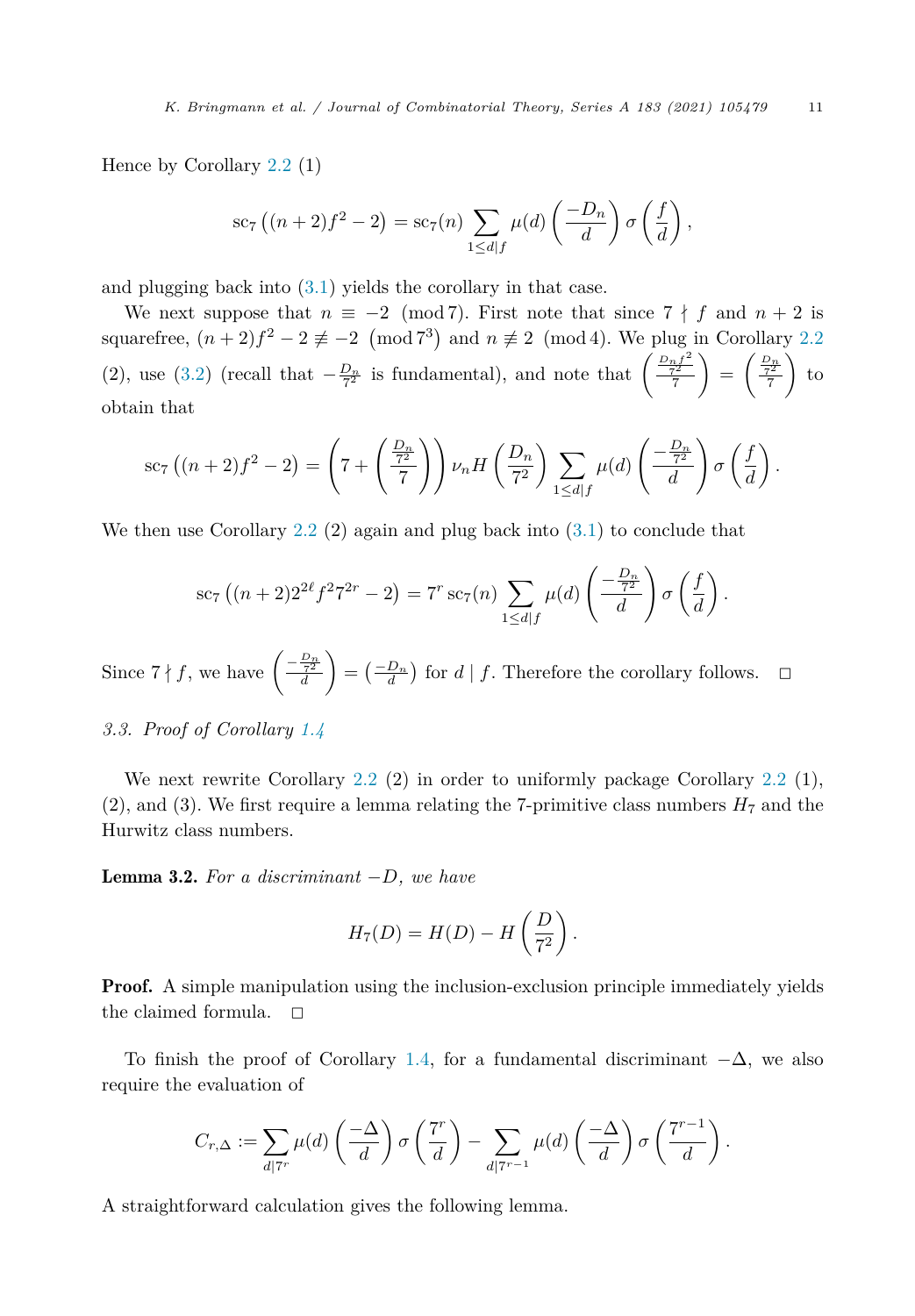<span id="page-11-0"></span>**Lemma 3.3.** *For*  $r \in \mathbb{N}$  *we have* 

$$
C_{r,\Delta} = 7^{r-1} \left( 7 + \left( \frac{\Delta}{7} \right) \right).
$$

We are now ready to prove Corollary [1.4](#page-3-0).

**Proof of Corollary [1.4.](#page-3-0)** We first consider the case that  $n \neq 2 \pmod{4}$ . If  $n \neq 1$ −2 (mod 7), then Corollary [1.4](#page-3-0) follows directly from Corollary [2.2](#page-7-0) (1) and Lemma [3.2.](#page-10-0)

For  $n \equiv -2 \pmod{7}$ , we choose  $r_n \in \mathbb{N}_0$  maximally such that  $n \equiv -2 \pmod{7^{2r_n+1}}$ and proceed by induction on  $r_n$ . For  $r_n = 0$  we have  $D_n = \Delta_n f^2 7^2$  with  $-\Delta_n$  a fundamental discriminant and  $7 \nmid f$ . Since  $7 \nmid f$ , we have

$$
\left(\frac{-\Delta_n f^2}{7}\right) = \left(\frac{-\Delta_n}{7}\right),\,
$$

and hence combining Corollary [2.2](#page-7-0) (2), [\(3.2\)](#page-9-0), and Lemma 3.3 gives

$$
\mathrm{sc}_{7}(n) = \nu_{n} H(\Delta_{n}) \left( \sum_{d|7} \mu(d) \left( \frac{-\Delta_{n}}{d} \right) \sigma\left(\frac{7}{d}\right) - 1 \right) \sum_{d|f} \mu(d) \left( \frac{-\Delta_{n}}{d} \right) \sigma\left(\frac{f}{d}\right).
$$

Noting that  $7 \nmid f$  and

$$
\sum_{d|f} \mu(d) \left(\frac{-\Delta_n}{d}\right) \sigma\left(\frac{f}{d}\right) \tag{3.3}
$$

is multiplicative, we obtain

$$
\mathrm{sc}_{7}(n) = \nu_{n} H(\Delta_{n}) \left( \sum_{d|7f} \mu(d) \left( \frac{-\Delta_{n}}{d} \right) \sigma \left( \frac{7f}{d} \right) - \sum_{d|f} \mu(d) \left( \frac{-\Delta_{n}}{d} \right) \sigma \left( \frac{f}{d} \right) \right).
$$

We then apply  $(3.2)$  $(3.2)$  again and use Lemma [3.2](#page-10-0) to obtain Corollary [1.4](#page-3-0) in this case. This completes the base case  $r_n = 0$  of the induction.

Let  $r \geq 1$  be given and assume the inductive hypothesis that Corollary [1.4](#page-3-0) holds for all *n* with  $r_n < r$ . We then let *n* be arbitrary with  $r_n = r$  and show that Corollary [1.4](#page-3-0) holds for *n*. By Corollary [2.2](#page-7-0) (4), we have

$$
sc_7(n) = 7sc_7\left(\frac{n+2}{7^2} - 2\right).
$$
 (3.4)

By the maximality of  $r_n$ ,  $7^{2r-1}$  |  $\frac{n+2}{7^2}$  but  $7^{2r+1}$  |  $\frac{n+2}{7^2}$ , so  $r_{\frac{n+2}{7^2}-2} = r - 1 < r$  and hence by induction we may plug Corollary [1.4](#page-3-0) into the right-hand side of (3.4) to obtain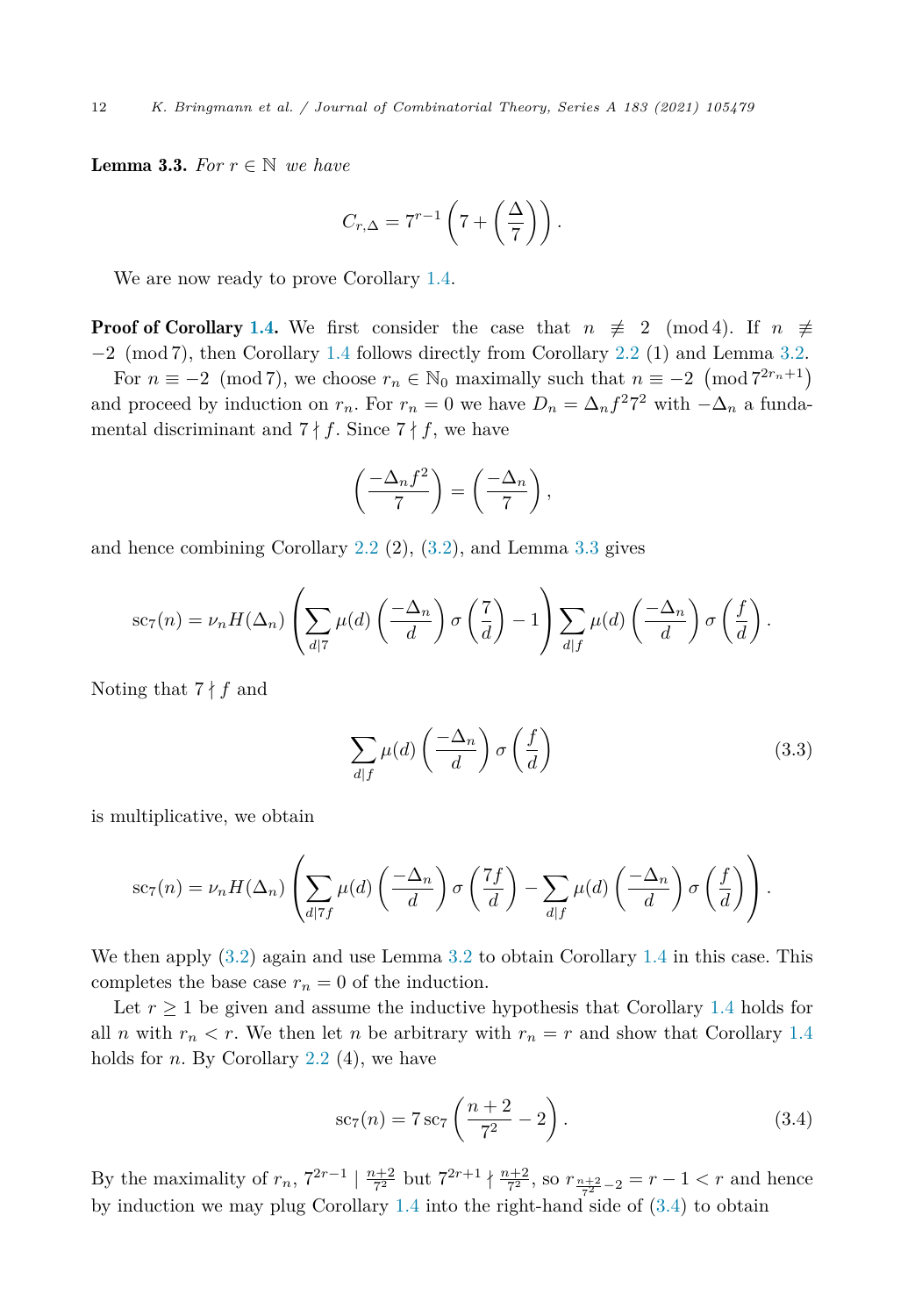<span id="page-12-0"></span>*K. Bringmann et al. / Journal of Combinatorial Theory, Series A 183 (2021) 105479* 13

$$
sc_7(n) = 7\nu_{\frac{n+2}{7^2} - 2} H_7\left(D_{\frac{n+2}{7^2} - 2}\right).
$$
\n(3.5)

A straightforward calculation shows that

$$
\nu_{\frac{n+2}{7^2}-2} = \nu_n \quad \text{and} \quad D_{\frac{n+2}{7^2}-2} = \frac{D_n}{7^2}
$$

and hence (3.5) implies that

$$
sc_7(n) = 7\nu_n H_7\left(\frac{D_n}{7^2}\right).
$$

Hence Corollary [1.4](#page-3-0) in this case is equivalent to showing that

$$
H_7(D_n) = 7H_7\left(\frac{D_n}{7^2}\right). \tag{3.6}
$$

Plugging Lemma [3.2](#page-10-0) and then ([3.2\)](#page-9-0) into both sides of (3.6), cancelling  $H(\Delta_n)$ , and again using the multiplicativity of [\(3.3\)](#page-11-0), one obtains that (3.6) is equivalent to  $C_{r+1,\Delta_n}$  $7C_{r,\Delta_n}$ . Since  $r \geq 1$ , we have  $r+1 \geq 2$ , and Lemma [3.3](#page-11-0) implies that  $C_{r+1,\Delta_n} = 7C_{r,\Delta_n}$ , yielding Corollary [1.4](#page-3-0) for all  $n \not\equiv 2 \pmod{4}$ .

We finally consider the case  $n \equiv 2 \pmod{4}$ . We choose  $\ell$  maximally such that  $n \equiv$  $-2 \pmod{2^{2\ell}}$ . Lemma [3.1](#page-9-0) (1) implies that

$$
sc_7(n) = sc_7\left(\left(\frac{n+2}{2^{2\ell}}-2+2\right)2^{2\ell}-2\right) = sc_7\left(\frac{n+2}{2^{2\ell}}-2\right).
$$

The choice of  $\ell$  implies that  $\frac{n+2}{2^{\ell}}-2 \not\equiv 2 \pmod{4}$ . We may therefore plug in Corollary [1.4](#page-3-0) and the definitions  $(1.2)$  $(1.2)$  and  $(1.3)$  $(1.3)$  $(1.3)$  to conclude that

$$
\mathrm{sc}_{7}\left(\frac{n+2}{2^{2\ell}}-2\right)=\nu_{\frac{n+2}{2^{2\ell}}-2}H_{7}\left(D_{\frac{n+2}{2^{2\ell}}-2}\right)=\nu_{n}H_{7}\left(D_{n}\right).\quad \Box
$$

#### 4. A combinatorial explanation of Corollary [1.4](#page-3-0)

Here we provide a combinatorial explanation for Corollary [1.4](#page-3-0). We use the theory of abaci, following the construction in [\[13](#page-23-0)].

#### *4.1. Abaci, extended t-residue diagrams, and self-conjugate t-cores*

Given a partition  $\Lambda = (\lambda_1, \lambda_2, \ldots, \lambda_s)$  with  $\lambda_1 \geq \lambda_2 \geq \cdots \geq \lambda_s > 0$  of a positive integer *n* and a positive integer *t*, we next describe the *t-abacus* associated to Λ. This consists of *s* beads on *t* rods constructed in the following way [\[13](#page-23-0)]. For every  $1 \leq j \leq s$ define *structure numbers* by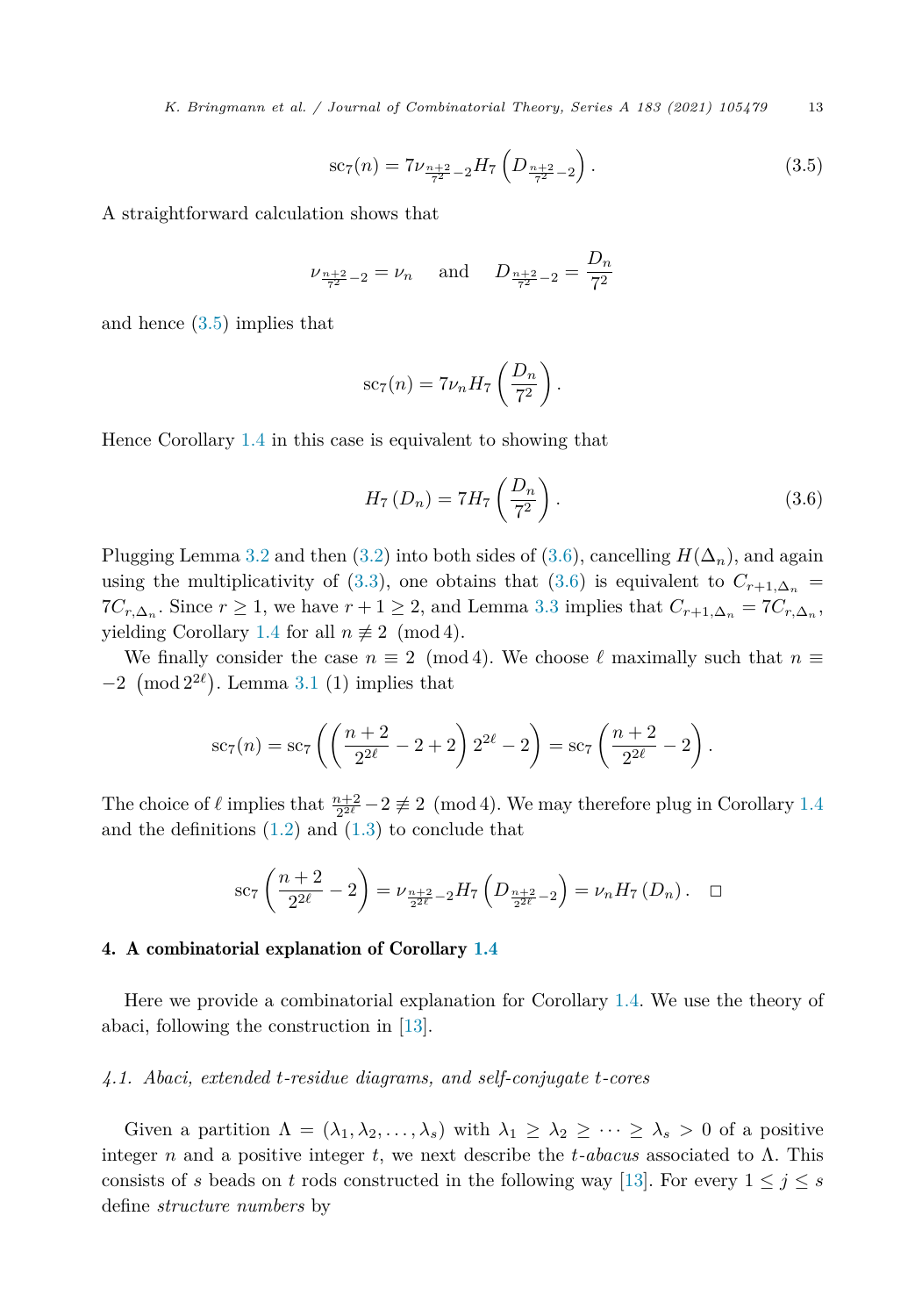14 *K. Bringmann et al. / Journal of Combinatorial Theory, Series A 183 (2021) 105479*

$$
B_j := \lambda_j - j + s.
$$

For each  $B_j$  there are unique integers  $(r_j, c_j)$  such that

$$
B_j = t(r_j - 1) + c_j,
$$

and  $0 \leq c_j < t - 1$ . The *abacus* for the partition  $\Lambda$  is then formed by placing one bead for each  $B_j$  in row  $r_j$  and column  $c_j$ . The *extended t-residue diagram* associated to a *t*-core partition Λ is constructed as follows (see [\[6](#page-23-0), page 3]). Label a cell in the *j*-th row and *k*-th column of the Ferrers–Young diagram of  $\Lambda$  by  $k - j \pmod{t}$ . We also label the cells in column 0 in the same way. A cell is called *exposed* if it is at the end of a row. The *region r* of the extended *t*-residue diagram of  $\Lambda$  is the set of cells  $(j, k)$  satisfying  $t(r-1) \leq k - j < tr$ . Then we define  $n_j$  to be the maximum region of  $\Lambda$  which contains an exposed cell labelled *j*. As noted in [\[6\]](#page-23-0), this is well-defined since column 0 contains infinitely many exposed cells.

**Example.** Let  $t = 4$  and construct the abacus and 4-residue diagram for the partition  $\Lambda = (3, 2, 1)$ . We begin with the abacus, computing the structure numbers  $B_1 = 5$ ,  $B_2 = 3$ , and  $B_3 = 1$ . Then diagrammatically the abacus is

$$
\begin{array}{cccc}\n & 0 & 1 & 2 & 3 \\
1 & B_3 & B_2 \\
2 & B_1 & \n\end{array}
$$

The extended 4-residue diagram of the partition is

$$
\begin{array}{cccc}\n0 & 1 & 2 & 3 \\
1 & 3 & \bullet_0 & \bullet_1 & \bullet_2 \\
2 & 2 & \bullet_3 & \bullet_0 \\
3 & 1 & \bullet_2\n\end{array}
$$

Then the exposed cells in this diagram are  $(1,3)$ ,  $(2,2)$ , and  $(3,1)$ . One may then determine the region of these cells in the prescribed fashion. For example, the exposed cell  $(1,3)$  labelled by 2 belongs to the region 1, and hence  $n_2 = 1$ .

Using this construction, [\[13](#page-23-0), Theorem 4] reads as follows. Note that this is implicitly proven in  $[10,$  $[10,$  Theorem 2.7.16.

**Theorem 4.1.** Let A be an abacus for a partition  $\Lambda$ , and let  $m_j$  denote the number of beads in column j. Then  $\Lambda$  is a t-core partition if and only if the  $m_i$  beads in column j *are the beads in positions*  $(1, j), (2, j), \ldots, (m_j, j)$ *.*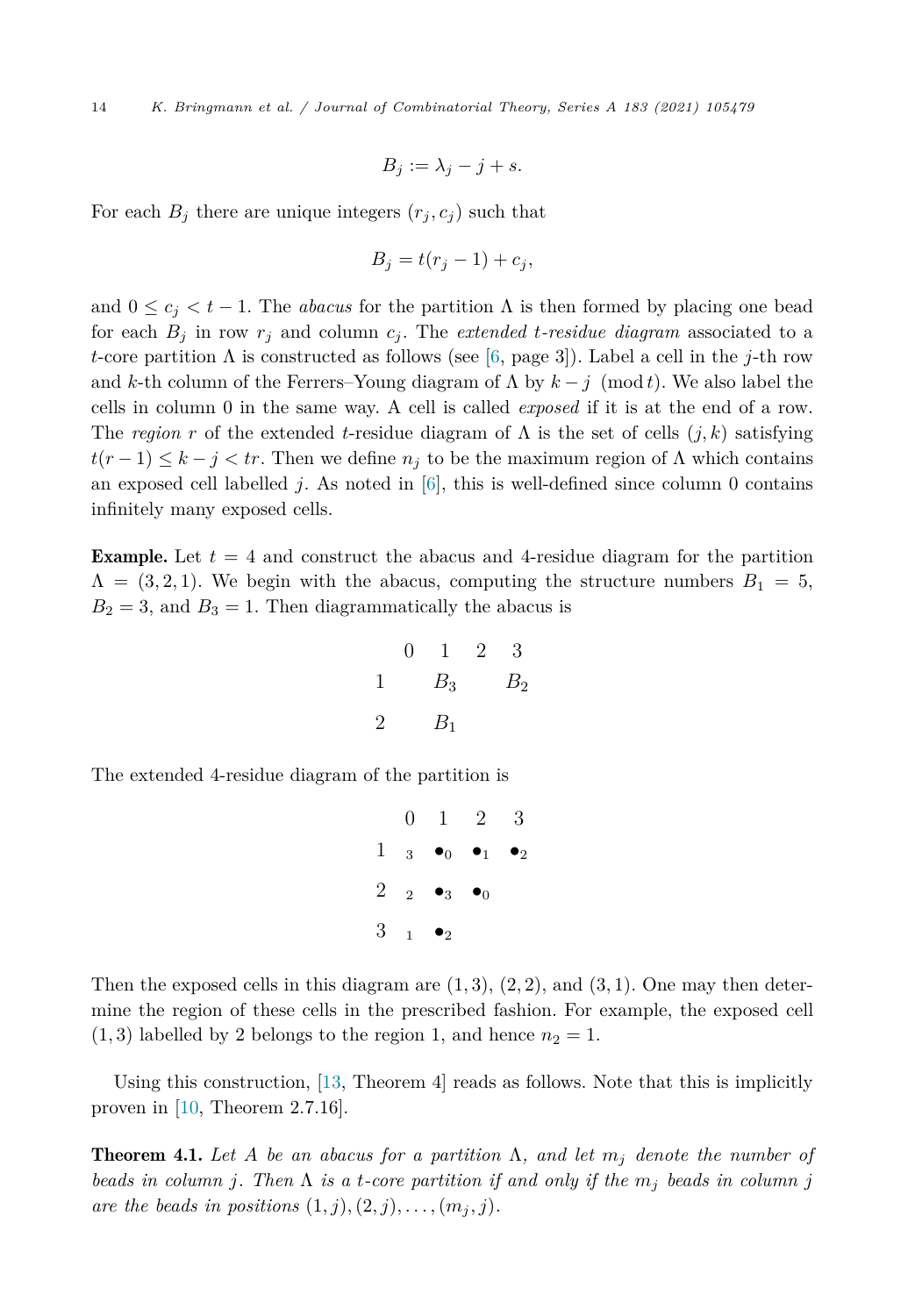<span id="page-14-0"></span>Furthermore, using extended *t*-residue diagrams, the authors of [[6\]](#page-23-0) showed the following result.

**Lemma 4.2** (Bijection 2 of [[6\]](#page-23-0)). Let  $P_t(n)$  be the set of t-core partitions of n. There is a *bijection*  $P_t(n) \to \{N := [n_0, \ldots, n_{t-1}] : n_j \in \mathbb{Z}, n_0 + \cdots + n_{t-1} = 0\}$  such that

$$
|\Lambda| = \frac{t|N|^2}{2} + B \cdot N
$$
,  $B := [0, 1, ..., t-1]$ .

*When computing the norm and dot-product, we consider*  $N, B$  *as elements in*  $\mathbb{Z}^t$ *.* 

We call *N* the *list associated* to the *t*-residue diagram. We now show a relationship between abaci and lists of a partition.

**Proposition 4.3.** Let  $N = [n_0, \ldots, n_{t-1}]$  be the list associated to the extended *t*-residue diagram of a t-core partition  $\Lambda$ . Let  $\ell + s = \alpha_{\ell} t + \beta_{\ell}$  with  $0 \leq \beta_{\ell} \leq t - 1$ . Then N also uniquely represents the abacus  $(\ldots,n_{t-1}+\alpha_{t-1},n_0+\alpha_0,n_1+\alpha_1,\ldots)$ , where  $n_\ell+\alpha_\ell$ *occurs in position*  $\beta_{\ell}$  *of the abacus.* 

**Proof.** The largest part  $\lambda_1$  corresponds to the maximum region of the *t*-residue diagram, and also the lowest right-hand bead on the abacus. Let  $m_1 := \max\{n_0, \ldots, n_{t-1}\}\$  be achieved at  $n_{\ell_1}$ . Then  $\lambda_1 = t(m_1 - 1) + \ell_1 + 1$ . For the abacus, we correspondingly find  $B_1 = \lambda_1 - 1 + s = t(m_1 - 1) + \ell_1 + s = t(m_1 + \alpha_1 - 1) + \beta_1$ , where  $\ell_1 + s = \alpha_1 t + \beta_1$ with  $0 \leq \beta_1 \leq t-1$ . Hence we place a bead in the abacus at the slot  $(m_1 + \alpha_1, \beta_1)$ . Since this is a *t*-core partition, we also know that there are beads in all places above this slot. These beads correspond to other parts in the partition whose labels of exposed cells in the *t*-residue diagram are  $\ell_1$  but where the exposed cells themselves lie in a lower region. Thus the  $\beta_1$ -th entry in the abacus takes value  $m_1 + \alpha_1$ .

Then removing the element  $n_{\ell_1}$  from the list we are left with  $[n_0, \ldots, n_{\ell_1-1}, n_{\ell_1+1}, \ldots,$ *n*<sub>t−1</sub>. We use the same technique as before, identifying  $m_2 := \max\{n_0, \ldots, n_{\ell_1-1}, n_{\ell_1+1},\}$  $\dots, n_{t-1}$ }, achieved at  $n_{\ell_2}$ . We have  $k - j \equiv \ell_2 \pmod{t}$  such that  $t(m_2 - 1) \leq k - j < tm_2$ , meaning that  $\lambda_j = k = t(m_2-1)+\ell_2+j$ . Plugging this in to the formula for the structure numbers we find that  $B_j = t(m_2 - 1) + t_2 + s = t(m_2 + \alpha_2 - s) + \beta_2$ , where  $t_2 = \alpha_2 t + \beta_2$ with  $0 \leq \beta < t$ . Hence we place a bead in the abacus in the slot  $(m_2 + \alpha_2, \beta_2)$  and all other slots vertically above this, and so the  $\beta_2$ -nd entry in the abacus list is given by  $m_2 + \alpha_2$ . This process continues for each entry of the list.

If this process gives a non-positive value for the slots of the abacus in which beads are to be placed, we define the value in that column of the abacus list to be 0 (it is seen that these values arise from the exposed cells in column 0 of the extended *t*-residue diagram and hence are not a part of the partition). It is clear that the  $\beta_{\ell}$  run through exactly a complete set of residues modulo *t*, and hence each column in the abacus is represented exactly once. It is easily seen that this process defines a unique abacus for each list *N* (up to equivalency by Lemma [4.5\)](#page-15-0). The converse is also seen to hold.  $\Box$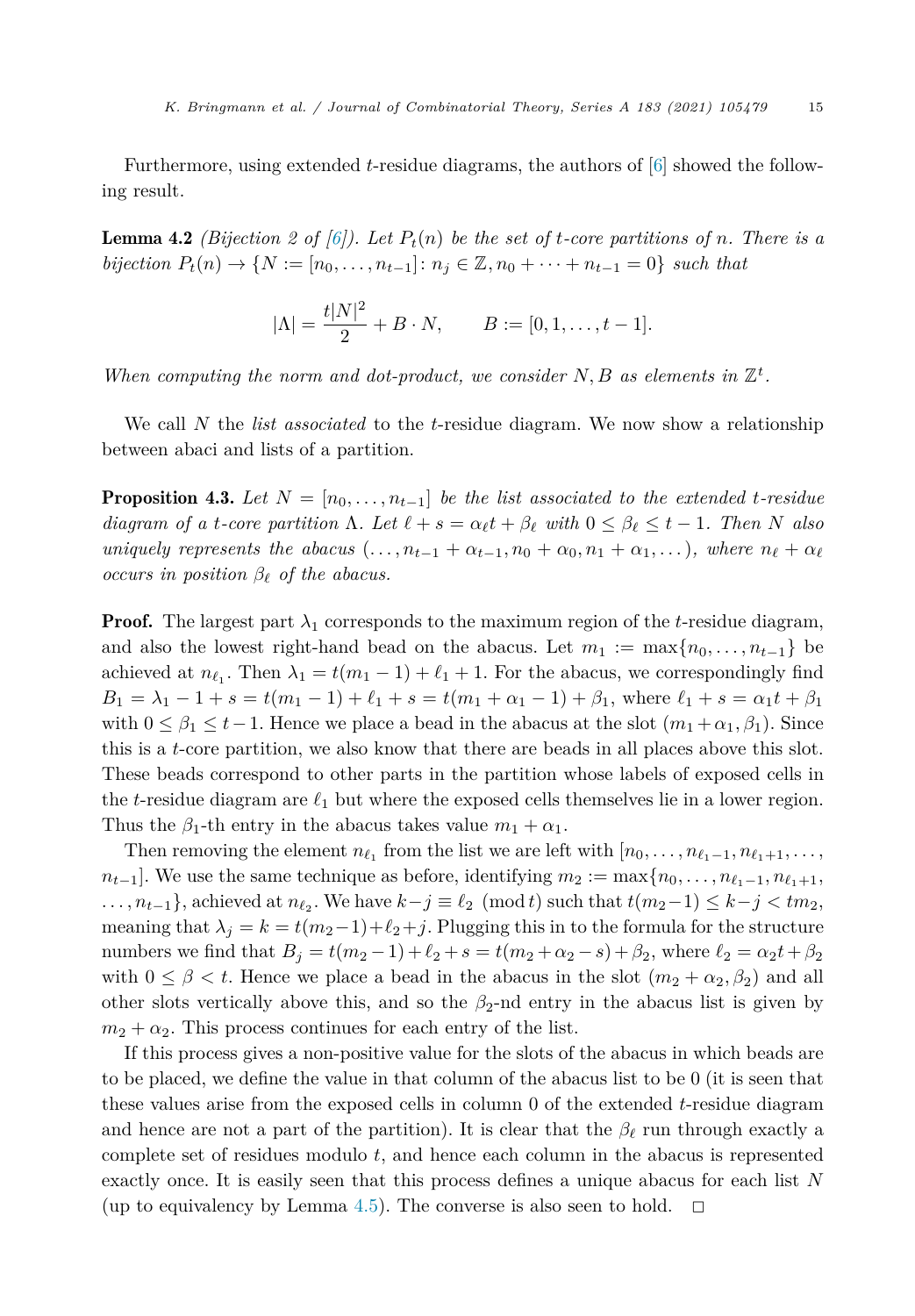<span id="page-15-0"></span>Remark. If the resulting abacus *A* that appears under an application of Proposition [4.3](#page-14-0) has a non-zero first column, we may use Lemma 4.5 to rewrite *A* as an equivalent abacus with a 0 in the first place.

We use Proposition [4.3](#page-14-0) to restrict the possible shapes of abaci associated to selfconjugate *t*-core partitions.

**Lemma 4.4.** Let  $t \geq 2$ . With the notation defined as in Proposition [4.3,](#page-14-0) an abacus is selfconjugate if and only if it is of the form  $(\ldots, -n_1 + \alpha_1, -n_0 + \alpha_0, n_0 + \alpha_0, n_1 + \alpha_1, \ldots)$ .

**Proof.** The proof of [[6,](#page-23-0) Bijection 2] implies that the elements in the list  $[n_0, \ldots, n_{t-1}]$ associated to a self-conjugate partition satisfy the relations  $n_{\ell} = -n_{t-\ell-1}$  for every  $0 \leq \ell \leq t-1$ . Combining this with Proposition [4.3](#page-14-0) immediately yields the claim.  $\Box$ 

# *4.2. Self-conjugate* 7*-cores*

We now restrict our attention to abaci of self-conjugate 7-cores. We require [\[13,](#page-23-0) Lemma 1], which allows us to form a system of canonical representatives for abaci associated to 7-core partitions. Note that a similar result and following discussion holds for general *t*.

**Lemma 4.5.** The two abaci  $A_1 = (m_0, m_1, \ldots, m_6)$  and  $A_2 = (m_6 + 1, m_0, \ldots, m_5)$  rep*resent the same* 7*-core partition.*

Thus every 7-core partition may be represented by an abacus of the form  $(0, a, b, c, d, c)$ *e, f*). Then in a similar fashion to Ono and Sze, we find that there is a one-to-one correspondence

 $(0, a, b, c, d, e, f) \leftrightarrow \{\text{all 7-core partitions}\}\,$ 

where  $a, b, c, d, e$ , and  $f$  are non-negative integers. We thus assume that the first column in each abacus has no beads. We next use Lemma 4.4 to considerably reduce the number of abaci we need to consider.

**Lemma 4.6.** Assume that  $A = (0, a, b, c, d, e, f)$  is an abacus for a self-conjugate 7-core *partition* and recall that  $s = a + b + c + d + e + f$ . Let  $s \not\equiv 4 \pmod{7}$  and  $r \in \mathbb{N}_0$ .

- (1) Assume that  $s = 7r$ . Then  $f = 2r$ ,  $a + e = 2r$ ,  $b + d = 2r$ ,  $c = r$ .
- (2) Assume that  $s = 7r + 1$ . Then  $a = 2r + 1$ ,  $b + f = 2r$ ,  $c + e = 2r$ ,  $d = r$ .
- (3) Assume that  $s = 7r + 2$ . Then  $b + a = 2r + 1$ ,  $c = 2r + 1$ ,  $d + f = 2r$ ,  $e = r$ .
- (4) Assume that  $s = 7r + 3$ . Then  $b + c = 2r + 1$ ,  $a + d = 2r + 1$ ,  $e = 2r + 1$ ,  $f = r$ .
- (5) Assume that  $s = 7r + 5$ . Then  $d+e = 2r + 1$ ,  $c+f = 2r + 1$ ,  $b = 2r + 2$ ,  $a = r + 1$ .
- (6) Assume that  $s = 7r + 6$ . Then  $e + f = 2r + 1$ ,  $d = 2r + 2$ ,  $a + c = 2r + 2$ ,  $b = r + 1$ .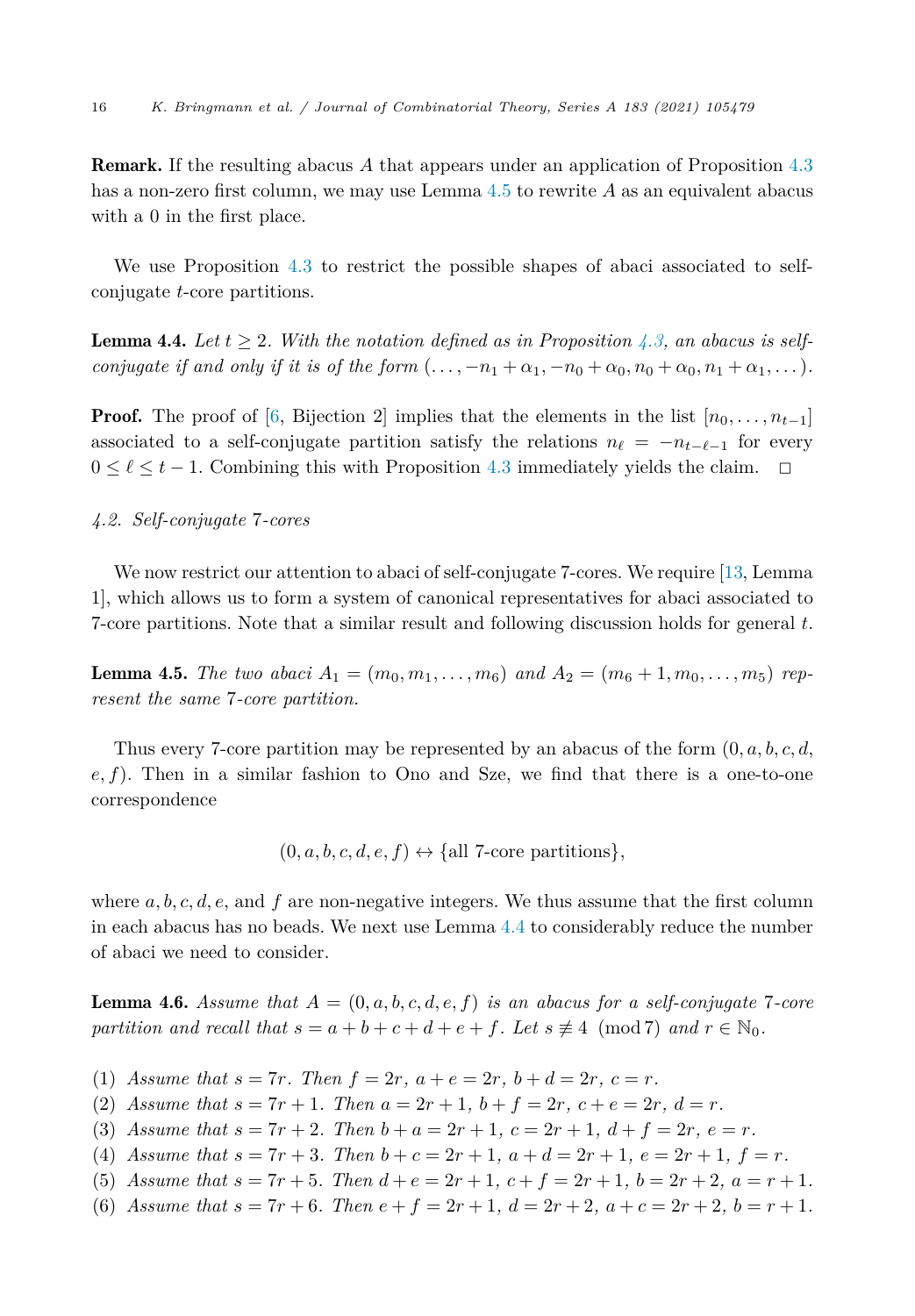| The different types of abact for sen-conjugate <i>i</i> -core partitions. |                                                    |
|---------------------------------------------------------------------------|----------------------------------------------------|
| Type of partition                                                         | Shape of abaci                                     |
|                                                                           | $(0, a, b, r, 2r - b, 2r - a, 2r)$                 |
| Н                                                                         | $(0, 2r+1, a, b, r, 2r-b, 2r-a)$                   |
| Ш                                                                         | $(0, a, 2r+1-a, 2r+1, b, r, 2r-b)$                 |
| IV                                                                        | $(0, a, b, 2r + 1 - b, 2r + 1 - a, 2r + 1, r)$     |
| V                                                                         | $(0, r+1, 2r+2, a, b, 2r+1-b, 2r+1-a)$             |
| VI                                                                        | $(0, a, r + 1, 2r + 2 - a, 2r + 2, b, 2r + 1 - b)$ |

<span id="page-16-0"></span>Table 1 The different types of abaci for self-conjugate 7-core partitions.

**Proof.** We prove (1). By Proposition [4.3](#page-14-0) we see that *A* corresponds to the list  $[-r, a$  $r, b-r, c-r, d-r, e-r, f-r$ . Using Lemma [4.4](#page-15-0) and the fact that  $s = 7r$ , the conditions are easy to determine. The other cases follow in the same way.  $\Box$ 

# Remarks.

- (1) It is clear how a similar result to Lemma [4.6](#page-15-0) may be obtained for all self-conjugate *t*-cores.
- (2) The lack of the case  $s \equiv 4 \pmod{7}$  in Lemma [4.6](#page-15-0) follows from the fact that there are no self-conjugate  $(2t - 1)$ -core partitions with  $s \equiv t \pmod{(2t - 1)}$ , which may be seen by inspecting the upper-left cell in the Ferrers–Young diagram of such a partition.

Lemma [4.6](#page-15-0) shows that the abaci of self-conjugate 7-core partitions naturally fall into one of the distinct families given in Table 1, enumerated with parameters  $a, b, r \in \mathbb{N}_0$ .

We relate the families of partitions to quadratic forms, with the relationship shown in the following proposition. For brevity, we write only triples without  $\pm$  signs - it is clear that changing the sign on any entry preserves the result.

**Proposition 4.7.** *Let*  $n \in \mathbb{N}$  *and*  $a, b, r \in \mathbb{N}$  *be given.* 

(1) The Type I partition with parameters  $a, b, and r$  is a partition of n if and only if

$$
7n + 14 = (7r + 3)^{2} + (7r + 2 - 7a)^{2} + (7r + 1 - 7b)^{2}.
$$

(2) The Type II partition with parameters  $a, b, and r$  is a partition of n if and only if

$$
7n + 14 = (7r + 4)^2 + (7r + 2 - 7a)^2 + (7r + 1 - 7b)^2.
$$

(3) The Type III partition with parameters a, b, and r is a partition of n if and only if

$$
7n + 14 = (7r + 5)^2 + (7r + 4 - 7a)^2 + (7r + 1 - 7b)^2.
$$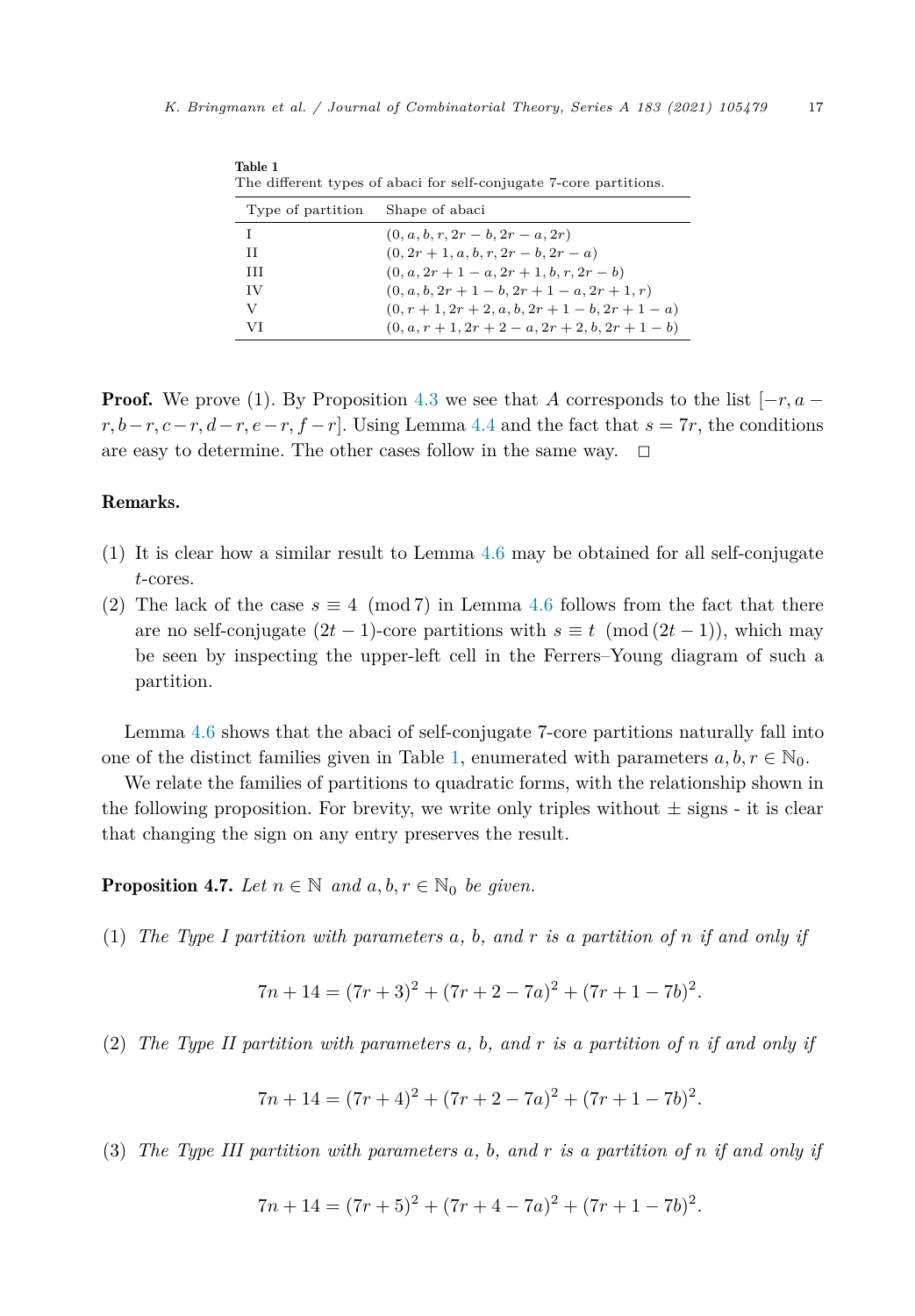| The different types of associated lists for self-conjugate 7-core partitions. |                                                          |
|-------------------------------------------------------------------------------|----------------------------------------------------------|
| Type of partition                                                             | Shape of associated list                                 |
|                                                                               | $[-r, a-r, b-r, 0, r-b, r-a, r]$                         |
| Н                                                                             | $[r+1, a-r, b-r, 0, r-b, r-a, -r-1]$                     |
| ш                                                                             | $[a - r, r + 1, b - r, 0, r - b, -r - 1, r - a]$         |
| IV                                                                            | $[a - r, b - r, r + 1, 0, -r - 1, r - b, r - a]$         |
| V                                                                             | $[a - r, b - r, -r - 1, 0, r + 1, r - b, r - a]$         |
| VI                                                                            | $[b - r, -r - 1, a - r - 1, 0, r + 1 - a, r + 1, r - b]$ |

Table 2

(4) The Type IV partition with parameters  $a, b, and r$  is a partition of n if and only if

$$
7n + 14 = (7r + 6)^2 + (7r + 5 - 7a)^2 + (7r + 4 - 7b)^2.
$$

(5) The Type V partition with parameters  $a, b, and r$  is a partition of n if and only if

$$
7n + 14 = (7r + 8)^2 + (7r + 5 - 7a)^2 + (7r + 4 - 7b)^2.
$$

(6) The Type VI partition with parameters  $a, b, and r$  is a partition of n if and only if

$$
7n + 14 = (7r + 9)^2 + (7r + 8 - 7a)^2 + (7r + 4 - 7b)^2.
$$

**Proof.** We only prove (1). Combining the definition with Proposition [4.3,](#page-14-0) the Type I partition  $\Lambda$  with parameters  $a, b$ , and  $r$  has the associated list  $[-r, a-r, b-r, 0, r-b, r-a]$  $a, r$ . By Lemma [4.2](#page-14-0), we thus have

$$
n = |\Lambda| = 7\left(r^2 + (a-r)^2 + (b-r)^2\right) + (a-r) + 2(b-r) + 4(r-b) + 5(r-a).
$$

Hence we see that

$$
7n + 14 = 49 (r2 + (a - r)2 + (b - r)2)
$$
  
+ 7(a - r + 2(b - r) + 4(r - b) + 5(r - a) + 6r) + 14  
= 147r<sup>2</sup> + 49a<sup>2</sup> + 49b<sup>2</sup> + 84r - 98ar - 98br - 28a - 14b + 14.

This is exactly the expansion of

$$
(7r+3)2 + (7r+2-7a)2 + (7r+1-7b)2.
$$

The other cases follow in the same way, using the associated lists in Table 2.  $\Box$ 

Proposition [4.7](#page-16-0) shows that for each self-conjugate 7-core of *n* there is a representation of  $7n + 14 = x^2 + y^2 + z^2$  as the sum of three squares with none of  $x, y, z$  divisible by 7. Define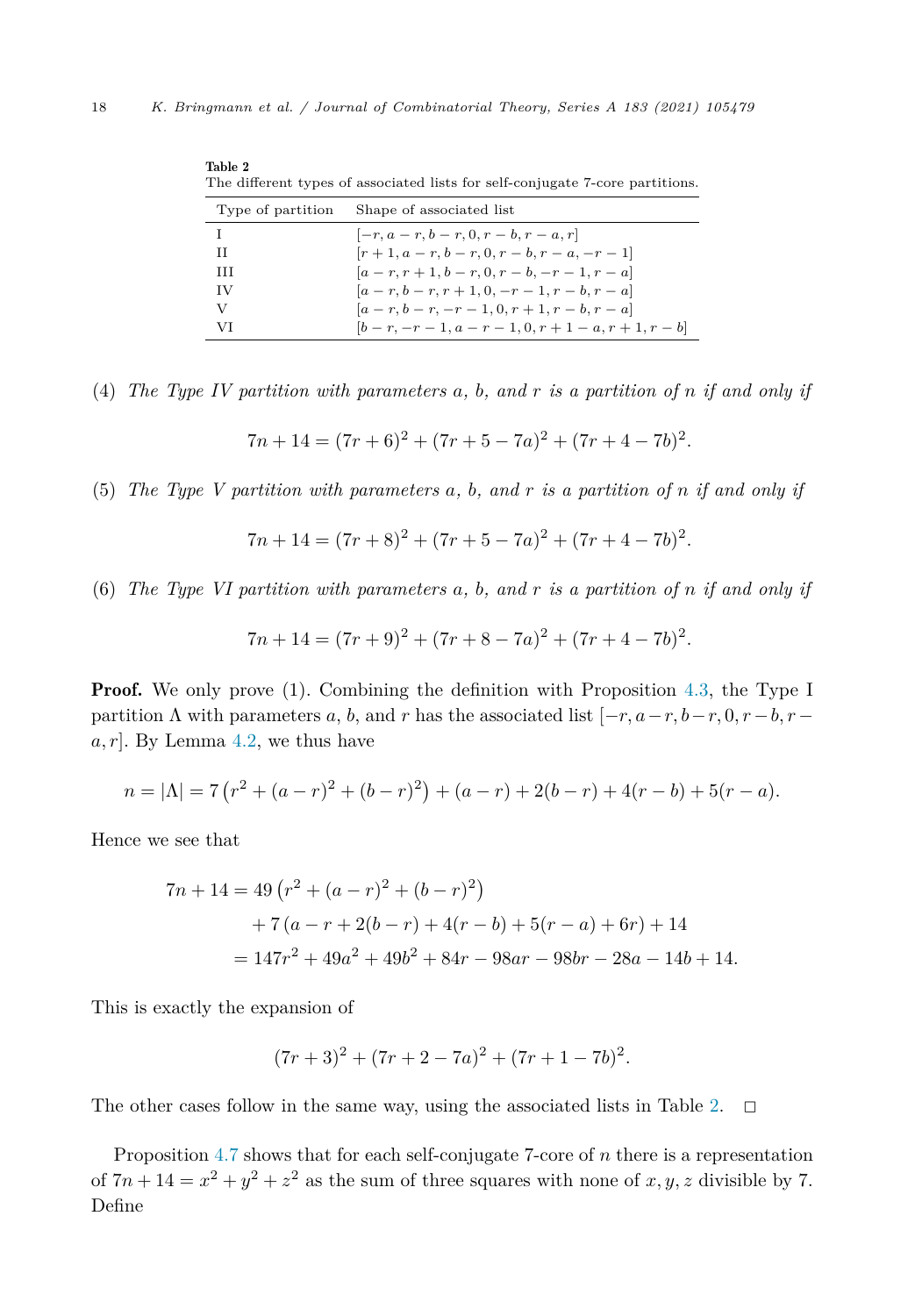<span id="page-18-0"></span>
$$
J(7n+14) := \{(x, y, z) \in \mathbb{Z}^3 : x^2 + y^2 + z^2 = 7n + 14, \text{ and } x, y, z \not\equiv 0 \pmod{7}\}.
$$

Let  $K(7n+14) := J(7n+14)/ \sim$  where  $(x, y, z) \sim (x', y', z')$  if  $(x', y', z')$  is any permutation of the triple  $(x, y, z)$ , including minus signs i.e.,  $(-x, y, z) \sim (x, y, z)$ . Then it is easy to see that we obtain the following corollary.

Corollary 4.8. *There is an isomorphism between self-conjugate* 7*-core partitions and*  $K(7n + 14)$ .

Remark. Corollary 4.8 gives a combinatorial explanation for Lemma [2.1](#page-6-0) (1). We then obtain an explanation of Corollary [1.4](#page-3-0) via the following exposition, using Gauss' bijective map from solutions of the equation  $x^2 + y^2 + z^2 = 7n + 14$  to primitive binary quadratic forms in certain class groups.

We elucidate the case  $n \equiv 0, 1 \pmod{4}$  (a similar story holds for  $n \equiv 3 \pmod{8}$ ). By Gauss's [[7,](#page-23-0) article 278], for each representation of  $7n + 14$  as the sum of three squares there corresponds a primitive binary quadratic form of discriminant −28*n*−56. This correspondence is invariant under a pair of simultaneous sign changes on the triple  $(x, y, z)$ . Explicitly, the correspondence is given by the following. For  $(x, y, z) \in J(7n + 14)$  let  $(m_0, m_1, m_2, n_0, n_1, n_2)$  be an integral solution to

$$
x = m_1 n_2 - m_2 n_1
$$
,  $y = m_2 n_0 - m_0 n_2$   $z = m_0 n_1 - m_1 n_0$ ,

where a solution is guaranteed by Gauss's [\[7,](#page-23-0) article 279]. Then

$$
(m_0u + n_0v)^2 + (m_1u + n_1v)^2 + (m_2u + n_2v)^2
$$

is a form in CL( $-28n-56$ ). Further, this map is independent of  $(m_0, m_1, m_2, n_0, n_1, n_2)$ . Hence, similarly to [\[13](#page-23-0)], we find a map *φ* taking self-conjugate 7-cores to binary quadratic forms of discriminant  $-28n - 56$  given by

$$
\phi \colon \Lambda \to A \to N \to (x, y, z) \to (m_0, m_1, m_2, n_0, n_1, n_2) \to \text{binary quadratic form.} \tag{4.1}
$$

We are now in a position to prove Theorem [1.7](#page-4-0).

**Proof of Theorem [1.7](#page-4-0).** We first assume that  $n \equiv 0, 1 \pmod{4}$ . It is well-known (see e.g. [\[7](#page-23-0), article 291]) that we have  $|\text{CL}(-28n-56)| = 2^{r-1}k$ , where *k* is the number of classes per genus, and  $2^{r-1}$  is the number of genera in CL(−28*n* − 56). Fix  $f_1, \ldots, f_k$  to be representatives of the *k* classes of the unique genus of  $CL(-28n - 56)$  that  $\phi$  maps onto. As in [\[13\]](#page-23-0) we say that  $(x, y, z)$  and  $f_j$  are *represented* by  $(m_0, m_1, m_2, n_0, n_1, n_2)$  if

$$
x=m_1n_2-m_2n_1, \qquad y=m_2n_0-m_0n_2, \qquad z=m_0n_1-m_1n_0,
$$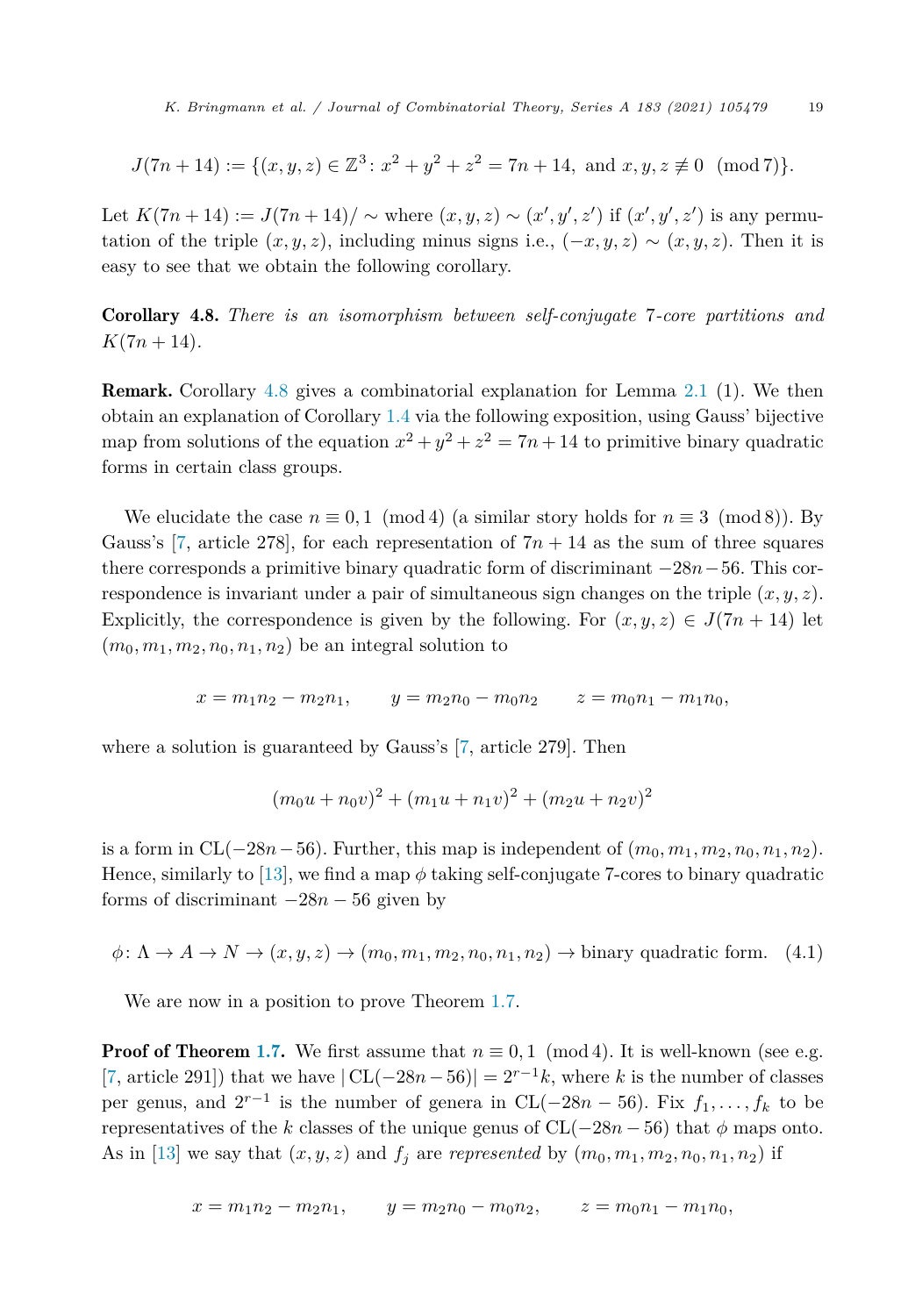<span id="page-19-0"></span>and

$$
(m_0u + n_0v)^2 + (m_1u + n_1v)^2 + (m_2u + n_2v)^2 = f_j,
$$

respectively. Let  $\mathfrak{M}$  denote the set of all tuples  $(m_0, m_1, m_2, n_0, n_1, n_2)$  that represent some pair  $(x, y, z)$  and  $f_i$ . By Gauss's [\[7,](#page-23-0) article 291], we have  $|\mathfrak{M}| = 3 \cdot 2^{r+3}k$ , and each  $f_i$  is representable by  $3 \cdot 2^{r+3}$  elements in  $\mathfrak{M}$ . It is clear that all representatives  $f_i$  have  $(x, y, z) \in J(7n + 14)$ . Note that the elements  $(m_0, m_1, m_2, n_0, n_1, n_2)$  and  $(-m_0, -m_1, -m_2, -n_0, -n_1, -n_2)$  both map to the same form in  $K(7n+14)$ , and there are no other such relations. Since each class in  $K(7n+14)$  corresponds to  $8 \cdot 6$  different triples, we see that each element in  $K(7n + 14)$  has  $\frac{3 \cdot 2^{r+3}}{8 \cdot 6 \cdot 2} = 2^{r-2}$  different preimages. Hence the set of self-conjugate 7-cores is a 2*<sup>r</sup>*−<sup>2</sup>-fold cover of this genus. To see that the genus is non-principal, we note as in  $[13,$  Remark 3 ii) that to be in the principal genus, one of *x, y, z* would need to vanish. However, this is guaranteed to not happen by the congruence conditions on elements in  $K(7n+14)$ . The case where  $n \equiv 3 \pmod{8}$  is similar.

Finally, for  $n \equiv 2 \pmod{4}$ , one uses the simple fact that if the sum of three squares is congruent to 0 modulo 4, then all squares must be even. Iterating this eventually reduces it to one of the cases covered above or the  $n \equiv 7 \pmod{8}$  case.  $\Box$ 

#### 5. Other *t* and Conjecture [1.8](#page-4-0)

In this section we consider other values of *t*, proving Conjecture [1.8](#page-4-0) in the cases  $t \in \{2, 3, 5\}$  and offering partial results if  $t > 5$ .

*5.1. The cases*  $t \in \{2, 3\}$ 

With  $\eta(\tau) := q^{\frac{1}{24}} \prod_{n \geq 1} (1 - q^n)$  the usual *Dedekind eta-function*, [\[13,](#page-23-0) (3)] and [[1,](#page-23-0) Theorem 13 give the generating functions of  $c_2(n)$  and  $sc_3(n)$  as

$$
\sum_{n\geq 1} c_2(n)q^n = q^{-\frac{1}{8}} \frac{\eta(2\tau)^2}{\eta(\tau)}, \qquad \sum_{n\geq 1} \text{sc}_3(n)q^n = q^{-\frac{1}{3}} \frac{\eta(2\tau)^2 \eta(3\tau) \eta(12\tau)}{\eta(\tau) \eta(4\tau) \eta(6\tau)}.
$$

These are modular forms of weight  $\frac{1}{2}$  and levels 2 and 12, respectively. It is a classical fact that each is a lacunary series, i.e., that the asymptotic density of its non-zero coefficients is zero (for example, see the discussion after  $[8, (2)]$  $[8, (2)]$  $[8, (2)]$ ). We immediately see that

$$
c_2(n) = \begin{cases} 1 & \text{if } n = \frac{j(j+1)}{2} \text{ for some } j \in \mathbb{N}, \\ 0 & \text{otherwise.} \end{cases}
$$

Furthermore,  $[6, (7.4)]$  $[6, (7.4)]$  stated that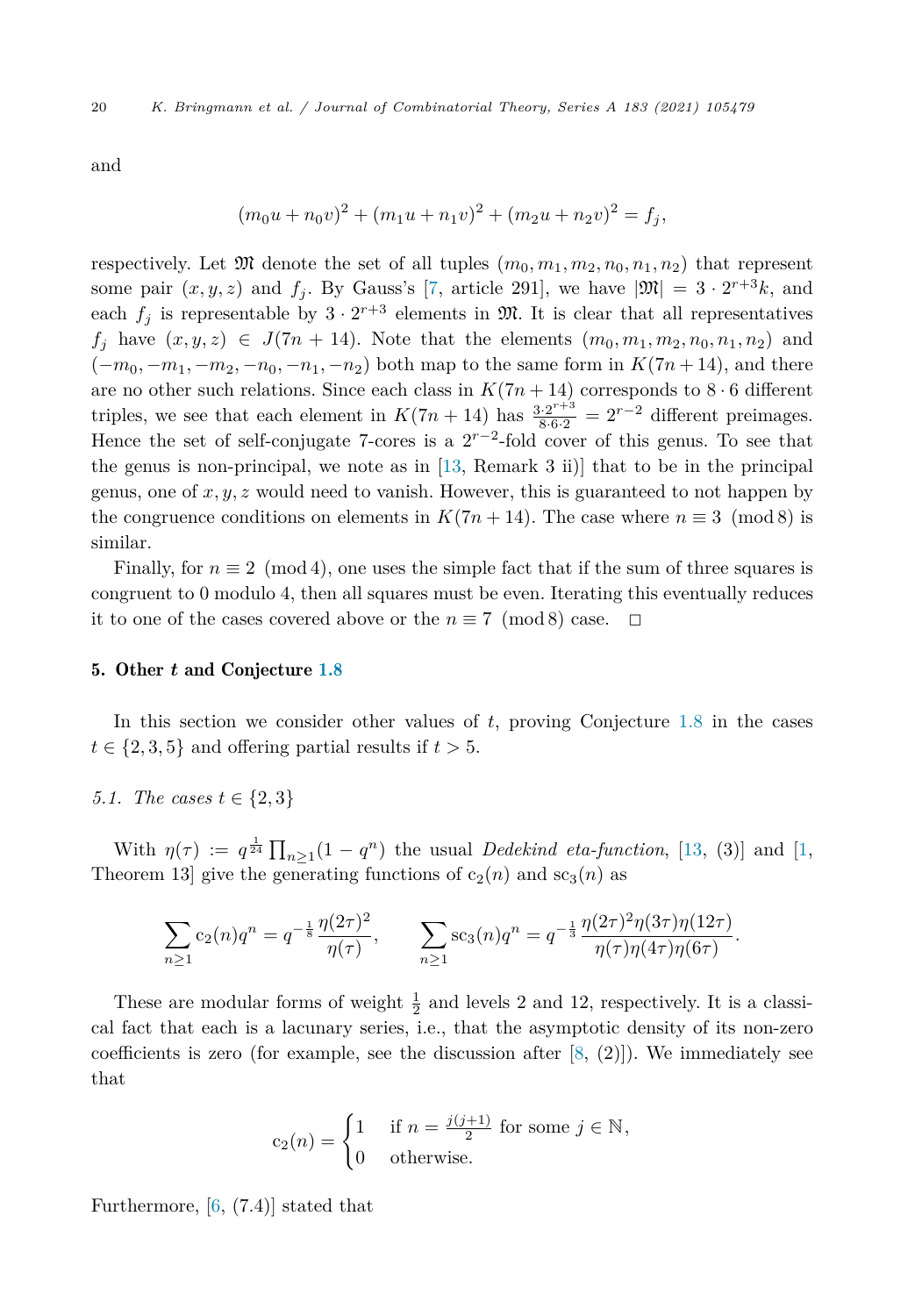<span id="page-20-0"></span>*K. Bringmann et al. / Journal of Combinatorial Theory, Series A 183 (2021) 105479* 21

$$
sc_3(n) = \begin{cases} 1 & \text{if } n = j(3j \pm 2) \text{ for some } j \in \mathbb{N}, \\ 0 & \text{otherwise.} \end{cases}
$$

From these, we immediately obtain the following corollary.

**Corollary 5.1.** *For any*  $n \in \mathbb{N}$  *that is both a triangular number and satisfies*  $n = j(3j \pm 2)$ *for some*  $j \in \mathbb{Z}$  *we have that*  $sc_3(n) = c_2(n) = 1$ *.* 

Clearly, there are progressions on which both  $sc_3(n)$  and  $c_2(n)$  trivially vanish. For example, we have  $\operatorname{sc}_3(4n+3) = \operatorname{c}_2(3n+2) = 0$ . For  $t = 3$  we simply observe the following corollary.

Corollary 5.2. *There are no arithmetic progressions on which* c<sup>3</sup> *and* sc<sup>5</sup> *are integer multiples of one-another, even asymptotically.*

**Proof.** Comparing the explicit descriptions for  $c_3(n)$  and  $sc_5(n)$  given in [\[9](#page-23-0), Theorem 6] and [[6,](#page-23-0) Theorem 7] respectively immediately yields the claim.  $\Box$ 

*5.2. The case*  $t = 5$ 

In [[6,](#page-23-0) Theorem 4], Garvan, Kim, and Stanton proved that

$$
c_5(n) = \sigma_5(n+1),
$$

where  $\sigma_5(n) := \sum_{d|n} (\frac{d}{5}) \frac{n}{d}$  denotes the usual twisted divisor sum. Furthermore, Alpoge provided an exact formula for  $\operatorname{sc}_9(n)$  in [\[1](#page-23-0), Theorem 10]:

$$
27 \operatorname{sc}_9(n) =
$$
\n
$$
\begin{cases}\n\sigma(3n+10) + a_{3n+10}(36a) - a_{3n+10}(54a) - a_{3n+10}(108a) & \text{if } n \equiv 1,3 \pmod{4}, \\
\sigma(3n+10) + a_{3n+10}(36a) - 3a_{3n+10}(54a) - a_{3n+10}(108a) & \text{if } n \equiv 0 \pmod{4}, \\
\sigma(k) + a_{3n+10}(36a) - 3a_{3n+10}(54a) - a_{3n+10}(108a) & \text{if } n \equiv 2 \pmod{4},\n\end{cases}
$$

where *k* is odd and is defined by  $3n + 10 = 2^e k$  where  $e \in \mathbb{N}_0$  is maximal such that  $2^e$  |  $(3n+10)$ . Here, the  $a_n(E)$  are the coefficients appearing in the Dirichlet series for the *L*-function of the elliptic curve *E*. The curve  $36a$  is  $y^2 = x^3 + 1$ , the curve  $54a$  is  $y^{2} + xy = x^{3} - x^{2} + 12x + 8$ , and the curve 108*a* is  $y^{2} = x^{3} + 4$ .

**Proposition 5.3.** *There are no arithmetic progressions on which*  $27 \text{ sc}_9(n)$  *and*  $c_5(n)$  *are asymptotically equal up to an integral multiplicative factor.*

**Proof.** Applying the Hasse–Weil bound for counting points on elliptic curves as in  $\left[1, \right]$  $\left[1, \right]$  $\left[1, \right]$ (13)] and letting  $n \to \infty$  we have, for  $n \not\equiv 2 \pmod{4}$ , that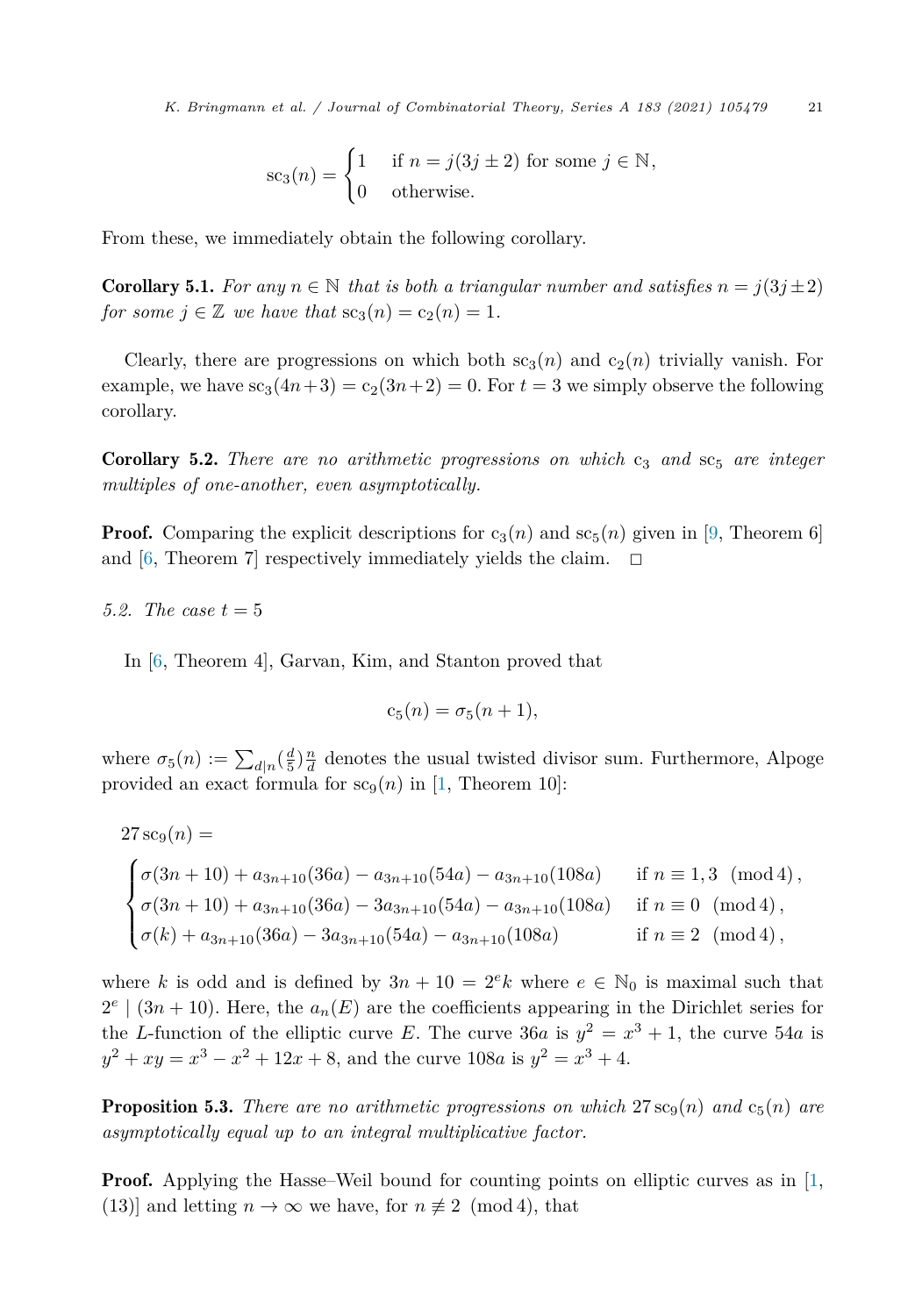<span id="page-21-0"></span>22 *K. Bringmann et al. / Journal of Combinatorial Theory, Series A 183 (2021) 105479*

$$
\frac{27 \text{ sc}_9(n)}{c_5(3n+9)} \sim \frac{\sigma(3n+10)}{\sigma_5(3n+10)},
$$

and for  $n \equiv 2 \pmod{4}$ 

$$
\frac{27 \operatorname{sc}_9(n)}{\operatorname{c}_5(n)} \sim \frac{\sigma(k)}{\sigma_5(n+1)}.
$$

It is then enough to show that  $\sigma_5$  is never constant along arithmetic progressions, i.e., the limit is not constant. To see this, consider an arithmetic progression  $n \equiv m \pmod{M}$ . Let  $\ell$  be any prime which does not divide  $(3m+10)M$  and for which  $(\frac{\ell}{5}) = -1$ . For each prime  $p \neq \ell$  that lies in the congruence class of the inverse of  $\ell \pmod{3M}$  and is relatively prime to  $5(3m + 10)$  we may construct  $n(p) = n_{\ell}(p)$  such that

$$
3n(p) + 10 = (3m + 10)p\ell.
$$

Note that  $3n(p) + 10$  lies in the arithmetic progression. A straightforward calculation shows that if the limit exists, then

$$
\lim_{p \to \infty} \frac{\sigma(3n(p) + 10)}{\sigma_5(3n(p) + 10)} = \pm \frac{1 + \ell}{1 - \ell} \frac{\sum_{d|(3m+10)} d}{\sum_{d|(3m+10)} \left(\frac{d}{5}\right) d}.
$$

Since  $\ell$  is arbitrary and there are infinitely many choices of  $\ell$  by Dirichlet's primes in arithmetic progressions theorem, this is a contradiction.  $\Box$ 

#### *5.3. The case*  $t \geq 6$

Anderson showed in [\[2,](#page-23-0) Theorem 2] that, for  $t \geq 6$  and  $n \to \infty$ ,

$$
c_t(n) = \frac{(2\pi)^{\frac{t-1}{2}}A_t(n)}{t^{\frac{t}{2}}\Gamma(\frac{t-1}{2})}\left(n + \frac{t^2 - 1}{24}\right)^{\frac{t-3}{2}} + O\left(n^{\frac{t-1}{2}}\right),\tag{5.1}
$$

where

$$
A_t(n) := \sum_{\substack{k \geq 1 \\ \gcd(t,k)=1}} k^{\frac{1-t}{2}} \sum_{\substack{0 \leq h < k \\ \gcd(h,k)=1}} e\left(-\frac{hn}{k}\right) \psi_{h,k}
$$

for a certain 24*k*-th root of unity *ψh,k* independent of *n*. As Anderson remarked, it is possible to show that  $0.05 < A_t(n) < 2.62$ , although  $A_t$  varies depending on both t and *n*.

In a similar vein, Alpoge showed in [[1,](#page-23-0) Theorem 3] that, for  $r \ge 10$  odd and  $n \to \infty$ , we have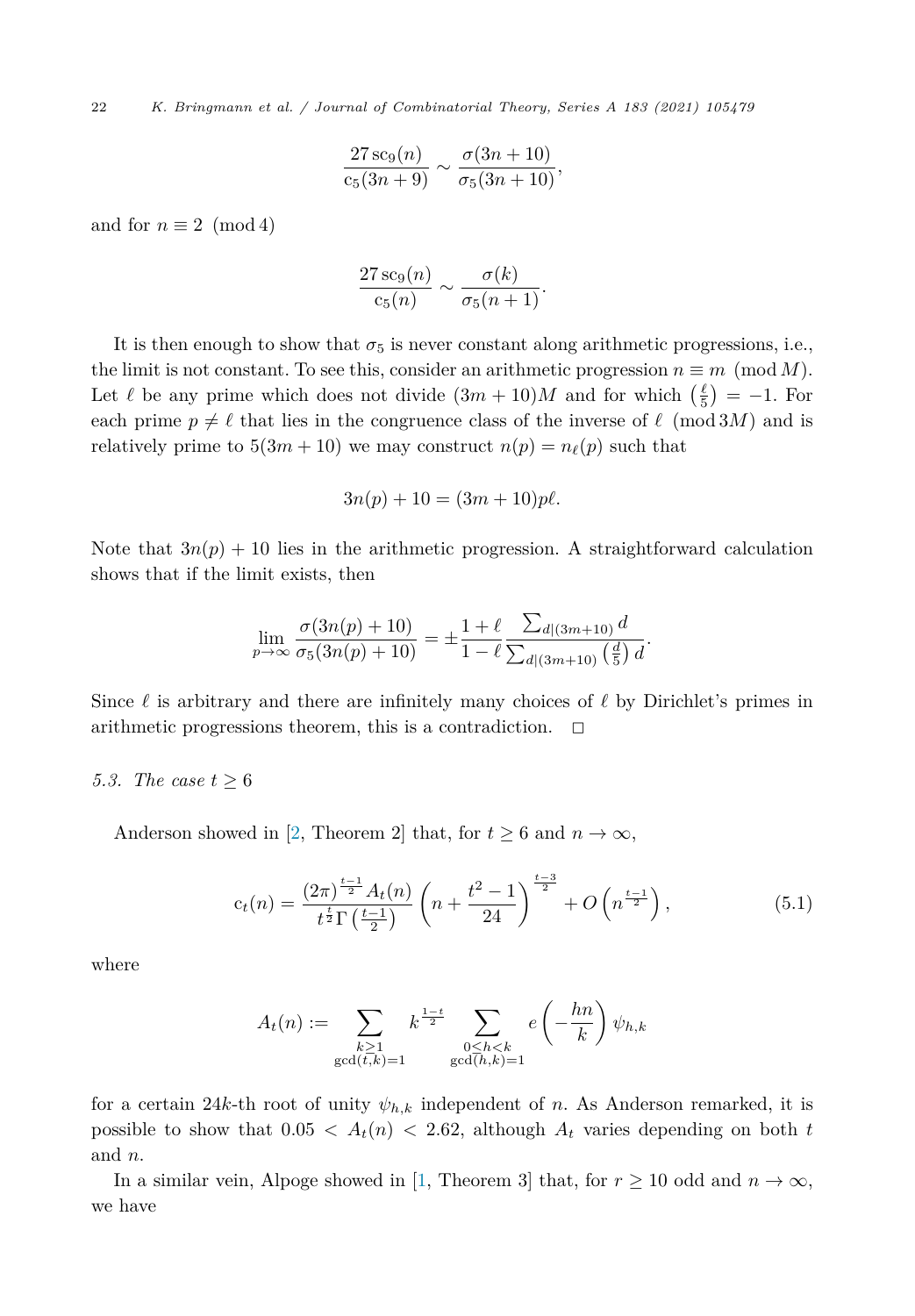*K. Bringmann et al. / Journal of Combinatorial Theory, Series A 183 (2021) 105479* 23

$$
sc_r(n) = \frac{(2\pi)^{\frac{r-1}{4}}\mathcal{A}_r(n)}{(2r)^{\frac{r-1}{4}}\Gamma(\frac{r-1}{4})}\left(n + \frac{r^2 - 1}{24}\right)^{\frac{r-1}{4} - 1} + O_r\left(n^{\frac{r-1}{8}}\right),\tag{5.2}
$$

where

$$
\mathcal{A}_r(n) := \sum_{\substack{\gcd(k,r)=1\\k \not\equiv 2 \pmod{4}}} (2,k)^{\frac{r-1}{2}} k^{\frac{1-r}{4}} \sum_{\substack{0 \le h < k\\ \gcd(h,k)=1}} e\left(-\frac{hn}{k}\right) \chi_{h,k}
$$

with  $\chi_{h,k}$  a particular 24-th root of unity independent of *n*. Moreover, [\[1](#page-23-0), (86) and (87)] imply that  $0.14 < A_r(n) < 1.86$ .

**Remark.** Inspecting the asymptotic behaviours given in  $(5.1)$  $(5.1)$  $(5.1)$  and  $(5.2)$ , it is clear that the only possibility of arithmetic progressions where the two asymptotics of  $c_t(n)$  and  $\operatorname{sc}_r(n)$  are integer multiples of one another is  $r = 2t - 1$ .

The following lemma provides partial results on Conjecture [1.8](#page-4-0).

**Lemma 5.4.** For  $t \geq 6$  and  $t \neq 1 \pmod{6}$  there are no arithmetic progressions on which  $c_t(n)$  *and*  $\sec_{2t-1}(n)$  *are integer multiples of one another.* 

**Proof.** Using equations [\(5.1](#page-21-0)) and (5.2) we find that, for  $M_1, M_2, m_1, m_2 \in \mathbb{N}$ ,

$$
\frac{c_t(M_1n+m_1)}{sc_{2t-1}(M_2n+m_2)} \sim \frac{(4t-2)^{\frac{t-1}{2}}A_t(M_1n+m_1)}{4^{\frac{t-3}{2}}t^{\frac{t}{2}}A_{2t-1}(M_2n+m_2)} \frac{(24(M_1n+m_1)+t^2-1)^{\frac{t-3}{2}}}{(6(M_2n+m_2)+t^2-t)^{\frac{t-3}{2}}},
$$

as  $n \to \infty$ . Furthermore, for the two growing powers of *n* to be equal and cancel on arithmetic progressions, it is not difficult to see that we must also have that  $t \equiv 1 \pmod{6}$ .  $\Box$ 

To prove Conjecture [1.8](#page-4-0) it remains to consider the cases where  $t \equiv 1 \pmod{6}$ . We easily find that for the powers of *n* to be equal we must have

$$
M_2 = 4M_1, \qquad m_2 = 4m_1 + \frac{t^2 - 1}{6}.
$$

It would therefore suffice to show that

$$
\frac{\left(4t-2\right)^{\frac{t-1}{2}}A_t(M_1n+m_1)}{4^{\frac{t-3}{2}}t^{\frac{t}{2}}A_{2t-1}\left(4M_1n+4m_1+\frac{t^2-1}{6}\right)}
$$

is never constant as *n* runs. However, this appears to be a difficult problem, and we leave Conjecture [1.8](#page-4-0) open.